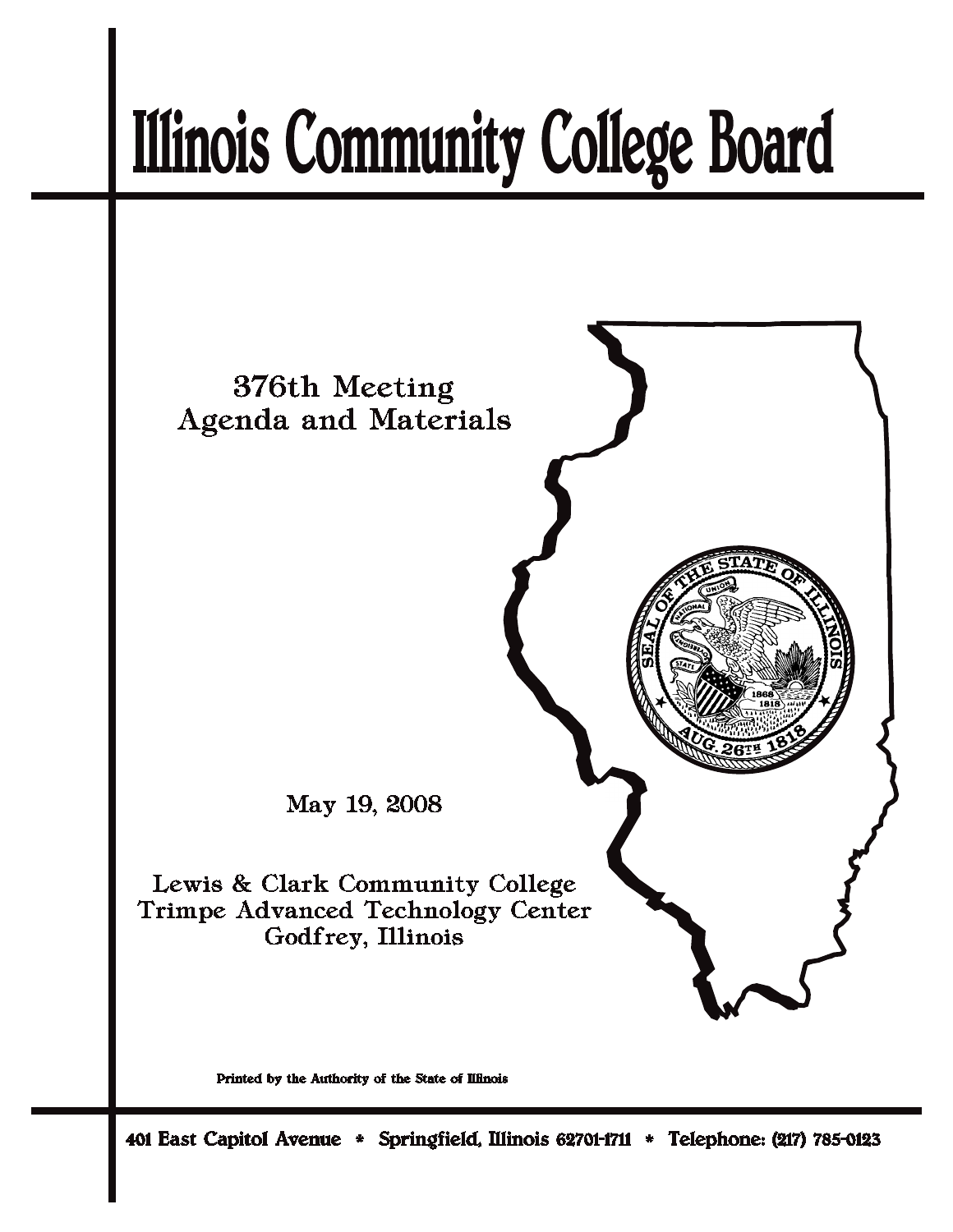#### Agenda

## 376th Meeting of the Illinois Community College Board Trimpe Advanced Technology Center Lewis & Clark Community College Godfrey, Illinois

# May 19, 2008

*Committee Meetings* May 14, TBD - External Affairs *via Conference Call* May 14, 2:00 p.m. - Strategic Planning *via Conference Call* May 15, 2:00 p.m. - Academic Affairs & Student Relations *via Conference Call* May 19, 8:30 a.m. - Budget and Finance ~ Trimpe 156

Page

## *9:00 a.m. - Business Meeting* ~ Trimpe 141

| 1. | Roll Call and Declaration of Quorum                                        |                                                                                                                           |  |
|----|----------------------------------------------------------------------------|---------------------------------------------------------------------------------------------------------------------------|--|
| 2. | Announcements and Remarks by Guy H. Alongi, Chair                          |                                                                                                                           |  |
| 3. | <b>Board Member Comments</b>                                               |                                                                                                                           |  |
| 4. | Remarks by Dr. Dale Chapman, President,<br>Lewis & Clark Community College |                                                                                                                           |  |
| 5. | <b>Committee Reports</b>                                                   |                                                                                                                           |  |
|    | 5.1<br>5.2<br>5.3<br>5.4                                                   | Academic Affairs & Student Relations<br><b>Budget and Finance</b><br><b>External Affairs</b><br><b>Strategic Planning</b> |  |
| 6. | President/CEO Report Geoff Obrzut                                          |                                                                                                                           |  |
| 7. | <b>Advisory Organizations</b>                                              |                                                                                                                           |  |
|    | 7.1                                                                        | <b>Adult Education and Family Literacy Advisory Council</b><br>Rebecca Hale                                               |  |
|    | 7.2                                                                        | Illinois Community College Faculty Association                                                                            |  |
|    | 7.3                                                                        | <b>Kevin Weston</b><br>Illinois Community College Trustees Association<br><b>Mike Monaghan</b>                            |  |
|    | 7.4                                                                        | Presidents Council Terry Bruce                                                                                            |  |
|    | 7.5                                                                        | Illinois Community College System Foundation<br><b>Ray Hancock</b>                                                        |  |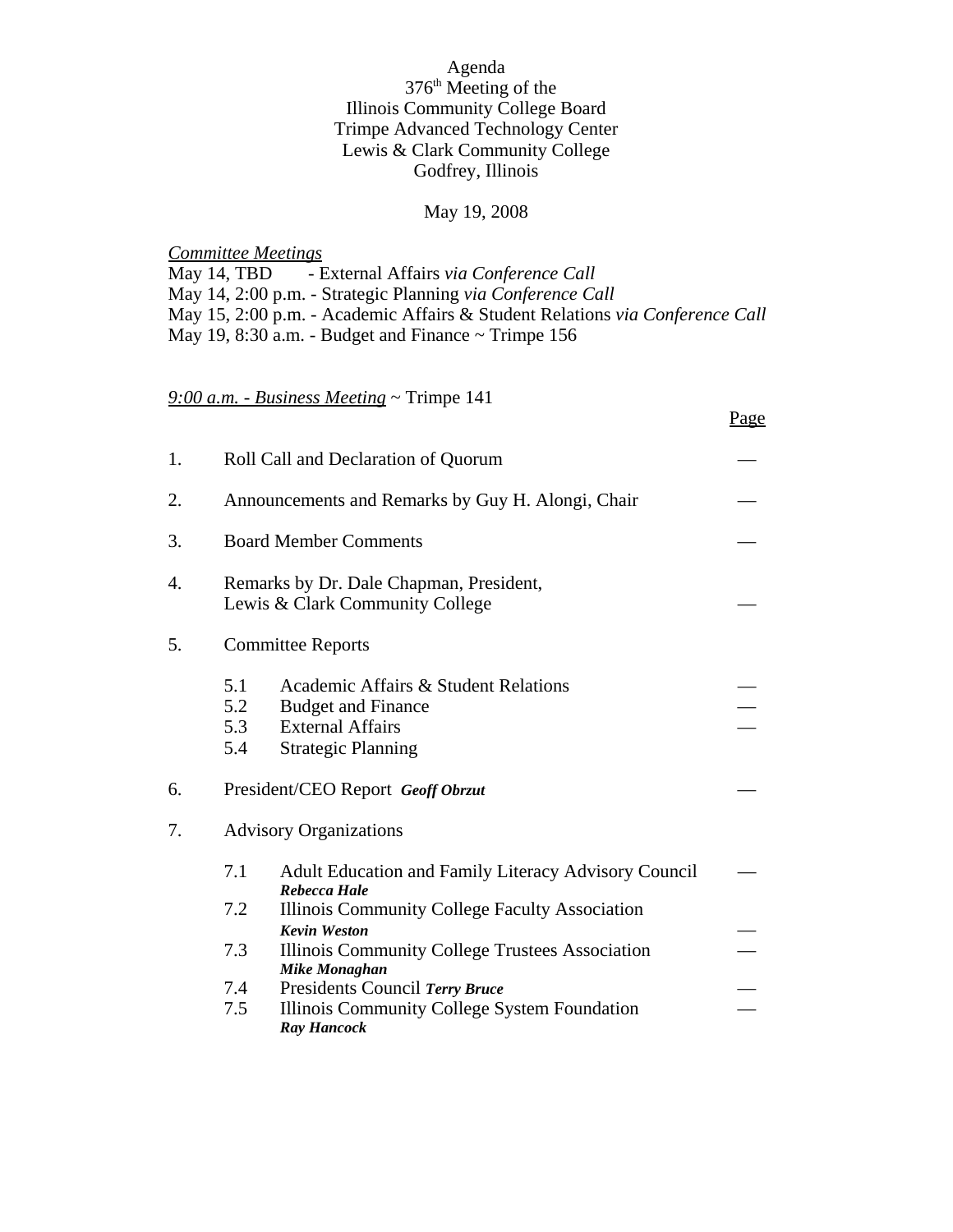#### Agenda 376<sup>th</sup> Meeting of the Illinois Community College Board

|     |                                                                                                                                                                                                                                                                            | Page              |  |  |
|-----|----------------------------------------------------------------------------------------------------------------------------------------------------------------------------------------------------------------------------------------------------------------------------|-------------------|--|--|
| 8.  | Legislative/Budget Report Steve Morse/Ellen Andres                                                                                                                                                                                                                         |                   |  |  |
| 9.  | Homeland Security and Campus Safety Report<br>Karen Hunter Anderson/Preston Morgan/Bob Bauer                                                                                                                                                                               |                   |  |  |
| 10. | New Units of Instruction (ACTION) Elaine Johnson                                                                                                                                                                                                                           |                   |  |  |
| 11. | Illinois Community College Board Recognition of<br>Community Colleges (ACTION) Elaine Johnson                                                                                                                                                                              |                   |  |  |
| 12. | Illinois Community College System Program Review<br>Statewide Summary Elaine Johnson/Brian Durham                                                                                                                                                                          | 11                |  |  |
| 13. | Overview of A Public Agenda for Illinois Higher Education:<br>Planning for College and Career Success<br>Karen Hunter Anderson/Elaine Johnson                                                                                                                              | 12                |  |  |
| 14. | Consent Agenda (ACTION)                                                                                                                                                                                                                                                    |                   |  |  |
|     | 14.1<br>Minutes of the March 21, 2008 Meeting<br>14.2<br>Authorization to Enter Into Interagency Contracts<br>and/or Agreements<br>14.3<br>Authorization to Transfer Funds Among Line Items<br>14.4<br>Contracts for the Illinois Community College<br><b>Board Office</b> | 13-24<br>25<br>26 |  |  |
| 15. | <b>Information Items</b>                                                                                                                                                                                                                                                   |                   |  |  |
|     | Fiscal Year 2008 Financial Statements<br>15.1                                                                                                                                                                                                                              |                   |  |  |
| 16. | <b>Other Business</b>                                                                                                                                                                                                                                                      |                   |  |  |
| 17. | <b>Executive Session</b>                                                                                                                                                                                                                                                   |                   |  |  |
| 18. | <b>Public Comment</b>                                                                                                                                                                                                                                                      |                   |  |  |
| 19. | Adjournment                                                                                                                                                                                                                                                                |                   |  |  |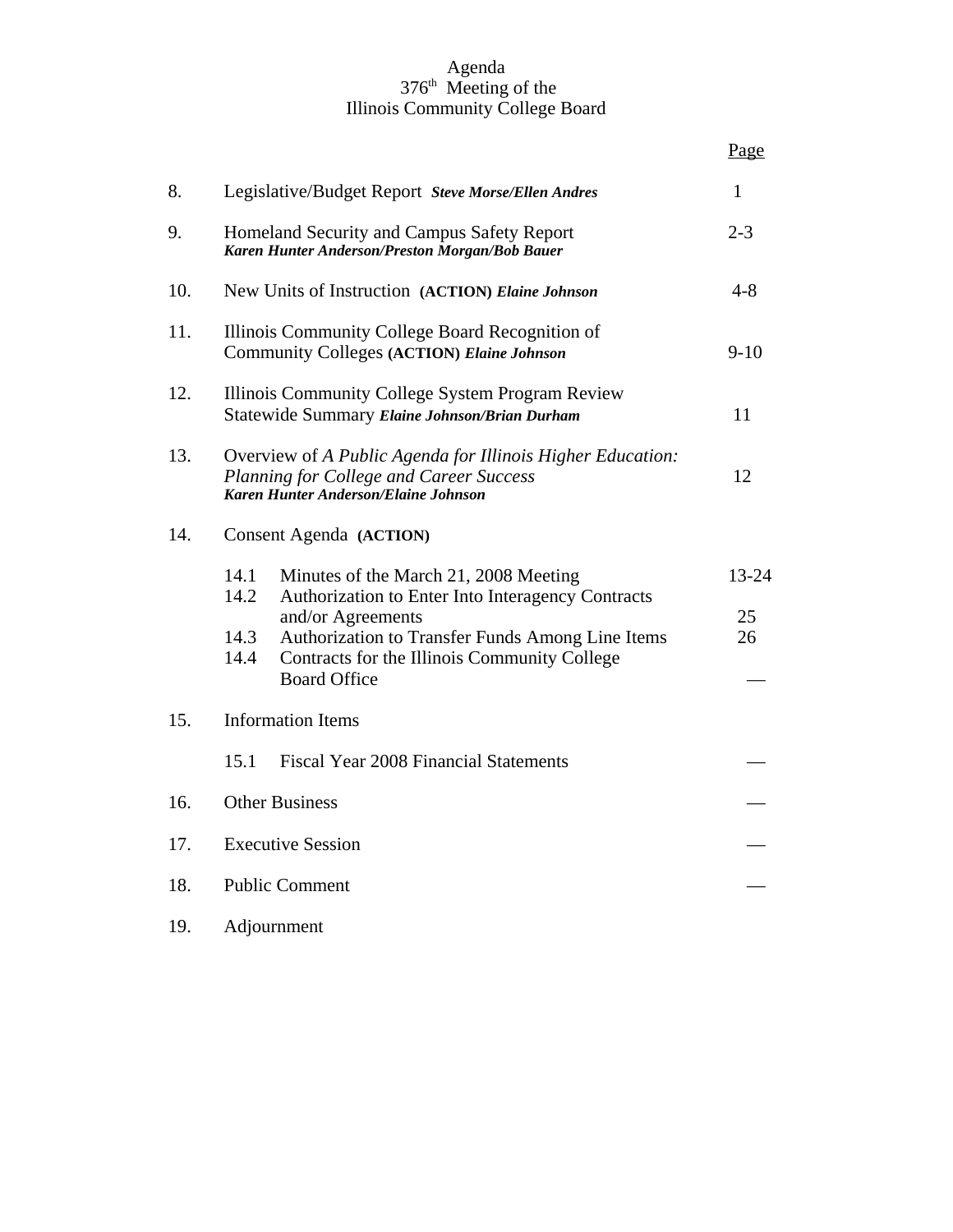# Agenda Item #8 May 19, 2008

## Illinois Community College Board

# **LEGISLATIVE/BUDGET REPORT**

# *Legislative Report*

The Legislature is in the final two weeks of its scheduled session and has been very active in moving bills and amendments.

House Bill 1434, as amended by Senate Amendment 2, was defeated in the Senate State Government and Veterans Affairs Committee on May 8. The ICCB had been opposed to this legislation since it was first introduced early last year. The bill would have allowed Harper College to offer limited baccalaureate degrees.

Senate Bill 2691, as amended by Senate Amendment 1, requires higher education institutions to develop emergency security and first-response campus violence plans in cooperation with local law enforcement, emergency management, and other appropriate entities. The legislation is the result of the Governor's Task Force on Campus Violence. The ICCB filed a slip in support of the bill as amended. The bill passed the Senate Higher Education Committee on May 8.

House Bill 4819 that would remove community colleges from the State Employees Ethics Act was passed by the Senate Executive Committee on May 8. The ICCB was neutral on this legislation, though it was supported by the Illinois Community College Trustees Association.

A more comprehensive legislative report will be presented at the Board meeting

## *Budget Report*

- The ICCB received an appropriation of \$7.2 M for Veterans Grants. The appropriation was frozen by the Administration. On May 5, we received notification that the freeze was lifted. Payments have been made to the colleges.
- $1/12$  of the total grant payments were held from the final quarterly grant payment. (\$25M) The Administration will notify us when the payment can be released.

An oral budget presentation will be given at the Board meeting.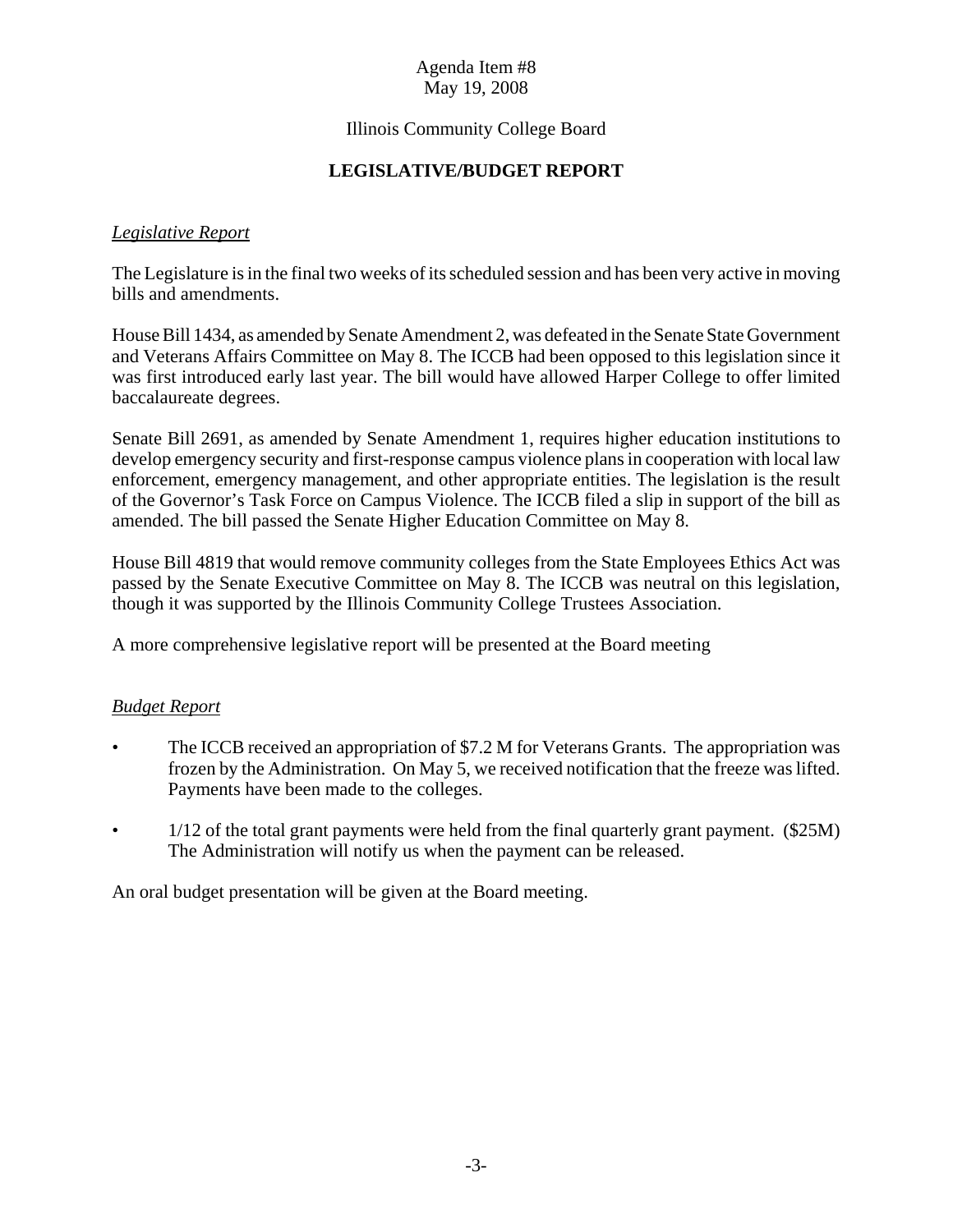## Agenda Item #9 May 19, 2008

## Illinois Community College Board

## **HOMELAND SECURITY AND CAMPUS SAFETY REPORT**

#### **Illinois Community College System Homeland Security and Emergency Response Institute**

The third Illinois Community College Board Homeland Security and Emergency Response Institute was held April 1–3, 2008 in Bloomington. The goal of the Institute was to bring diverse areas of colleges together around the area of homeland security. The intent was to better inform and prepare colleges to combat terrorism because of the risk of being a "soft target" and also to better respond to local or regional emergencies, whether they be natural or man-made.

There were 170 people registered for the event representing Illinois community colleges, federal and state agencies, and other local organizations.

The Institute offered three keynote speakers including Dr. Antonio Pérez, President, Borough of Manhattan Community College, Dr. Ronald Stephens, Executive Director, National School Safety Center, and Patrick O'Connor, Chief, Moraine Valley Community College Police Department. There were also 16 concurrent sessions that included topical areas such as program development, campus security, economic development, IT security, and first responder. Presenters for these sessions included Illinois community colleges and public universities, Illinois Terrorism Task Force, Illinois Emergency Management Agency, National Weather Service, Illinois Department of Commerce and Economic Opportunity, Office of Illinois Attorney General Lisa Madigan, Illinois State Geological Survey, American Association of Community Colleges, Minnesota State Colleges and Universities, and the Kentucky Community and Technical College System. New this year was a pre-conference session, "All Hazard Emergency Planning for Colleges and Universities" presented by the School and Campus Security Training Program, Illinois Terrorism Task Force.

Evaluations by attendees of the Institute were very favorable. They liked the range of topics and the many speakers. Copies of the evaluations will be distributed to all Board members. The attendees at the Institute have asked that we continue with future Institutes.

## **Homeland Security and Campus Safety Research Committee**

The Homeland Security and Campus Safety Research Committee met following the ICCB Homeland Security and Emergency Response Institute. The committee will now be chaired by Mike Chamness, chair of the Illinois Terrorism Task Force. The committee discussed legislation and set an agenda for fiscal year 2009. The next meeting will be in the summer of 2008 at the State Emergency Operations Center in Springfield.

## **The State of Illinois Campus Security Task Force**

Beginning in June 2007, the Governor convened a task force to examine state policies and procedures related to campus safety in higher education. The task force was organized into three focus areas: Preparedness and Response, Awareness and Prevention, and Legal Issues. ICCB staff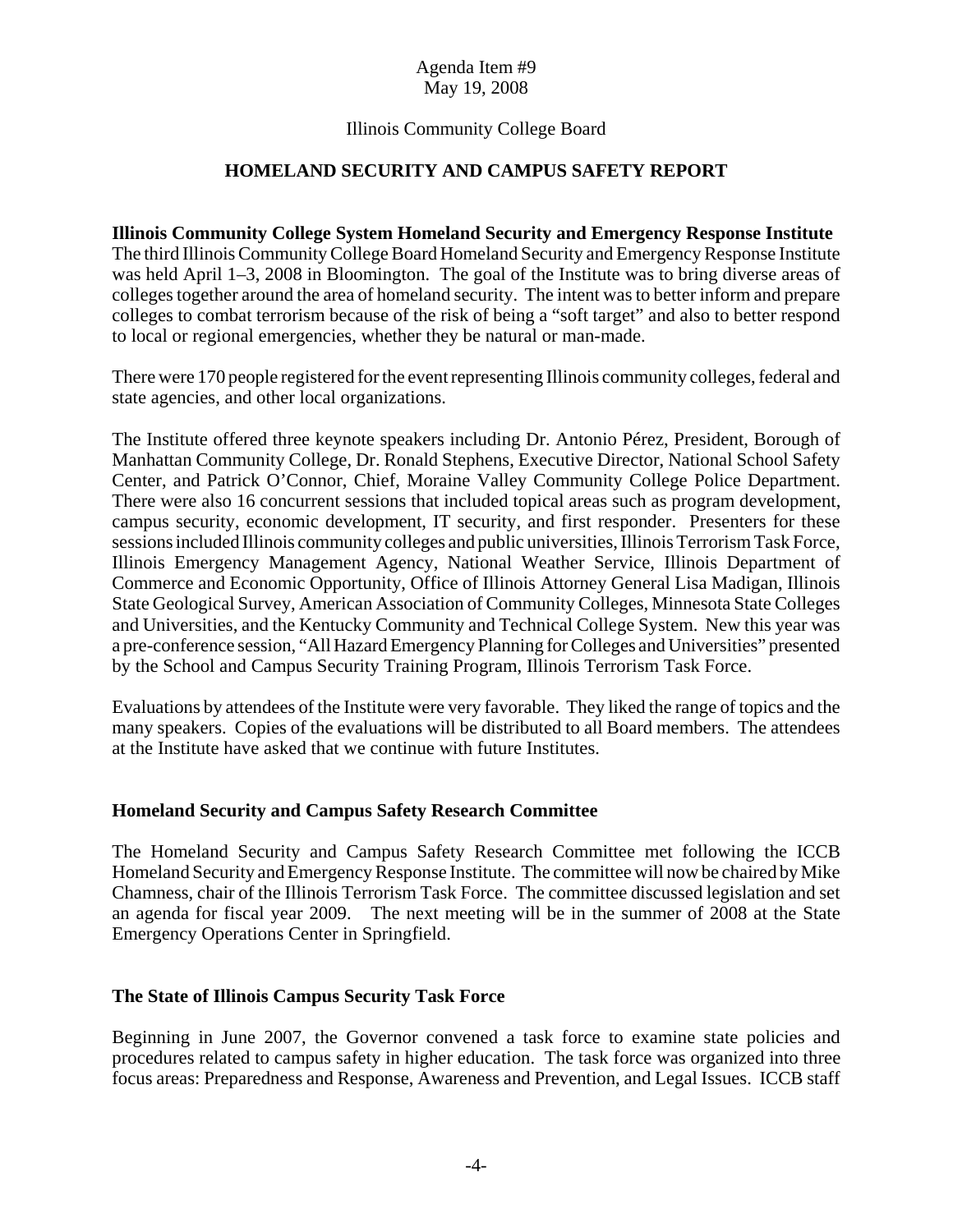# Agenda Item #9 May 19, 2008

participated in the work of this task force, assisting with surveys, all-hazards training, and information gathering. During the course of the year, the fatal shooting at Northern Illinois University on February 14, 2008, caused the task force to redirect some of its efforts to address that specific incident. The task force held its final meeting in April 2008 with a review of the final report and recommendations. A copy of the Executive Summary of the final report will be distributed to all Board members, and the report can be reviewed in its entirety at http://www.ready.illinois.gov/.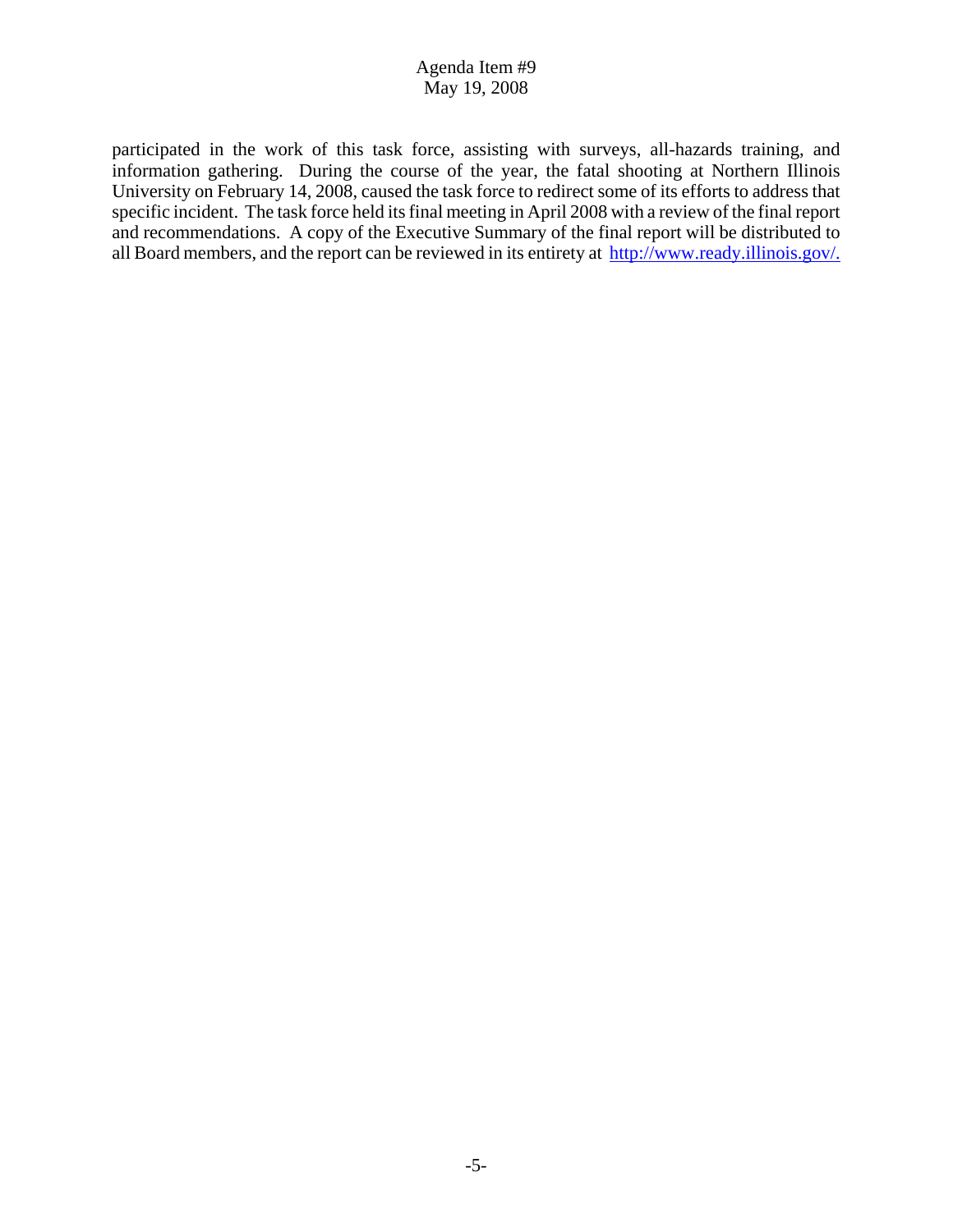## Illinois Community College Board

## **NEW UNITS OF INSTRUCTION**

The Illinois Community College Board is requested to approve new units of instruction for the following community colleges:

## **RECOMMENDED ACTION:**

It is recommended that the following motion be adopted:

 The Illinois Community College Board hereby approves the following new units of instruction for the community colleges listed below:

## **PERMANENT PROGRAM APPROVAL**

Black Hawk College

< Associate of Arts in Teaching (A.A.T.) Special Education (61 semester credit hours)

#### Kaskaskia College

- < Medical Laboratory Technology A.A.S. degree (67 semester credit hours)
- < Occupational Therapy Assistant A.A.S. degree (71 semester credit hours)

#### College of Lake County

< Associate of Arts in Teaching (A.A.T.) Early Childhood Education (63 semester credit hours)

Moraine Valley Community College

< Associate of Arts in Teaching (A.A.T.) Special Education (62 semester credit hours)

#### Triton College

- < Emergency Management A.A.S. degree (64 semester credit hours)
- < Emergency Management Certificate (39 semester credit hours)

# **BACKGROUND**

**Black Hawk College** has submitted a proposal for 61 semester credit hours to offer an Associate of Arts in Teaching Special Education, Statewide Model Curriculum. The 64 credit hour model curriculum consists of 40 semester credit hours of general education coursework, 21 semester credit hours of professional and special education coursework. The proposal meets the model guidelines endorsed by the Illinois Community College Board and the Illinois Board of Higher Education.

**Kaskaskia College** is seeking approval to offer a 67 semester credit hour Associate of Applied Science (A.A.S.) degree program in "Medical Laboratory Technology". This program will prepare individuals for employment as medical laboratory technicians. The curriculum consists of 34 credit hours of required general education coursework and 33 credit hours of required career and technical education coursework. The career and technical education component of the curriculum includes instruction in introductory clinical laboratory technology, serology, clinical microscopy, phlebotomy, immunogematology, hematology and hematosis, clinical chemistry, applied clinical microbiology, and a clinical practical experience in medical laboratory technology. Assessment of student learning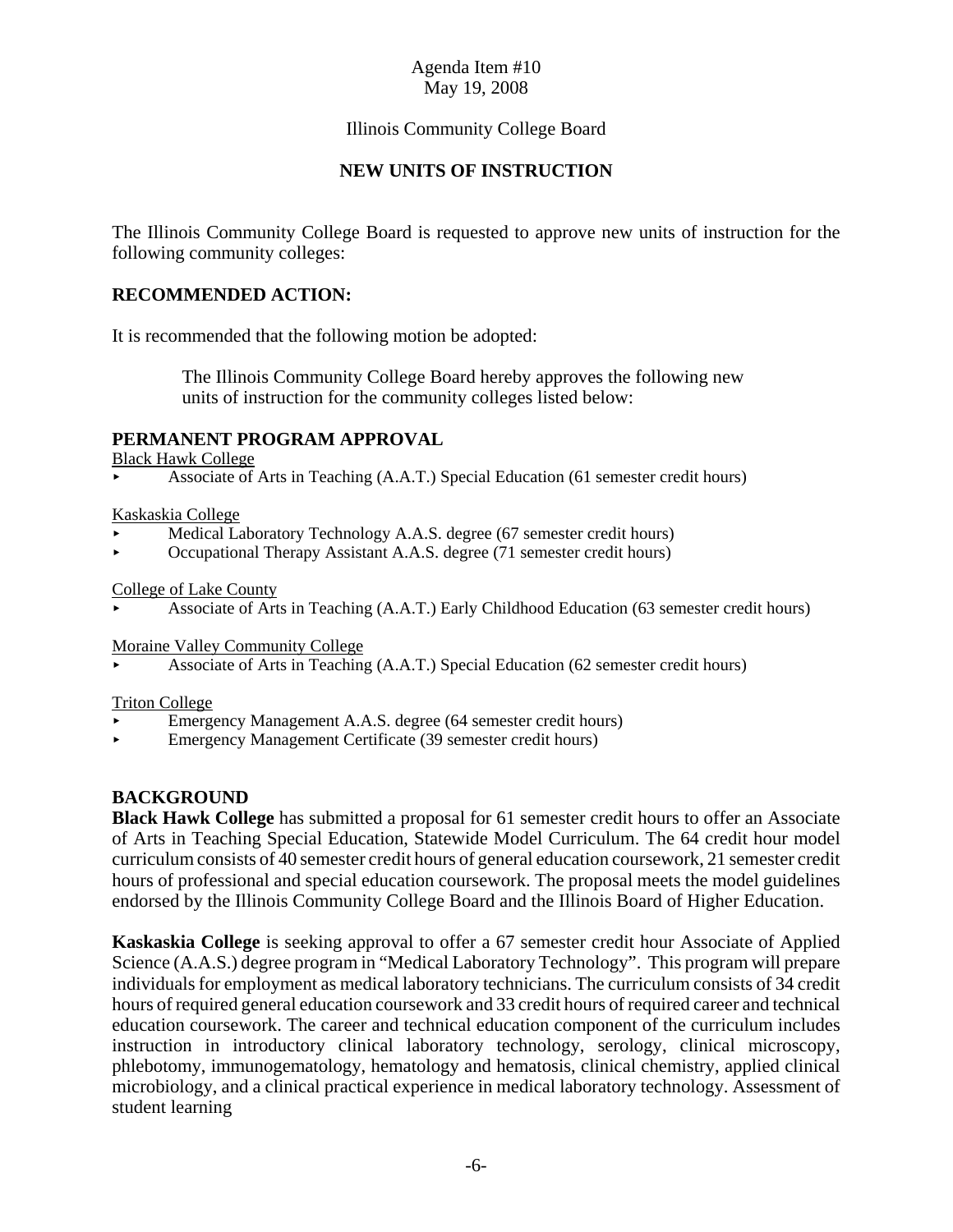objectives will be achieved through observation of the student's performance during their required clinical rotation. Graduates of this program will be prepared for optional certifications through the Board of Registry of the American Society of Clinical Pathologists (ASCP), the American Board of Bioanalysis (ABB) of the American Board of Bioanalysts (AAB), and the American Medical Technologists (AMT).

Labor market information provided by the college supports the interest in and the need for more trained medical laboratory technicians within the college's district, regionally, and statewide. According to the Illinois Department of Employment Security, the demand for "medical and clinical laboratory technicians" is expected to increase by about 14 percent statewide through 2014. This program is currently being offered collaboratively through the Southern Illinois Collegiate Common Market (SICCM) along with John A. Logan College, Shawnee Community College, Rend Lake College, and Southeastern Illinois College. Students will complete all required general education through their home institution and will complete the required career and technical education through the SICCM Regional Instructional Center and clinical sites located throughout the Southern Illinois area. The college anticipates an enrollment of five (5) full-time students per year for the first three years of the program. Because the program is currently being offered by four other community colleges within the regional collaborative, no new faculty will be required and all existing facilities and equipment is adequate for this program. The college anticipates utilizing one (1) existing fulland two (2) existing part-time faculty the first year. Costs associated with this program include administrative expenses and costs of the college's share of supplies and are estimated at \$26,300 per year during the first three years.

**Kaskaskia College** is seeking approval to offer a 71 semester credit hour "Occupational Therapy Assistant"Associate of Applied Science (A.A.S.) degree program. This program will prepare individuals for employment as occupational therapy assistants. The curriculum consists of 23 credit hours of required general education coursework and 48 credit hours of required career and technical education coursework. The career and technical education component of the curriculum includes instruction in introductory occupational therapy, occupational therapy theory, occupational therapy group process, occupational therapeutic media, occupational development, activities of daily living, occupational therapy in physical disabilities, occupational therapy in pediatrics, aging and impact on occupation, disease and impact on occupation, occupational therapy administration and required clinical practical and field work experience in occupational therapy assisting. Assessment of student learning objectives will be achieved through observation of the student's performance during their required work-based learning experience. This program was developed according to standards established for program accreditation through the Accreditation Council for Occupational Therapy Education (ACOTE) of the American Occupational Therapy Association. Graduates of this program will be prepared for the National Board for Certification in Occupational Therapy (NBCOT) certification examination. Successful candidates for certification will be qualified for required licensure in the State of Illinois as occupational therapy assistants through the Illinois Department of Finance and Professional Regulation (IDFPR).

Labor market information provided by the college supports the interest in and the need occupational therapy assistants within the college's district, regionally, and statewide. According to the Illinois Department of Employment Security, the demand for "occupational therapy assistants" is expected to increase by about twice the average employment increase for all occupations statewide through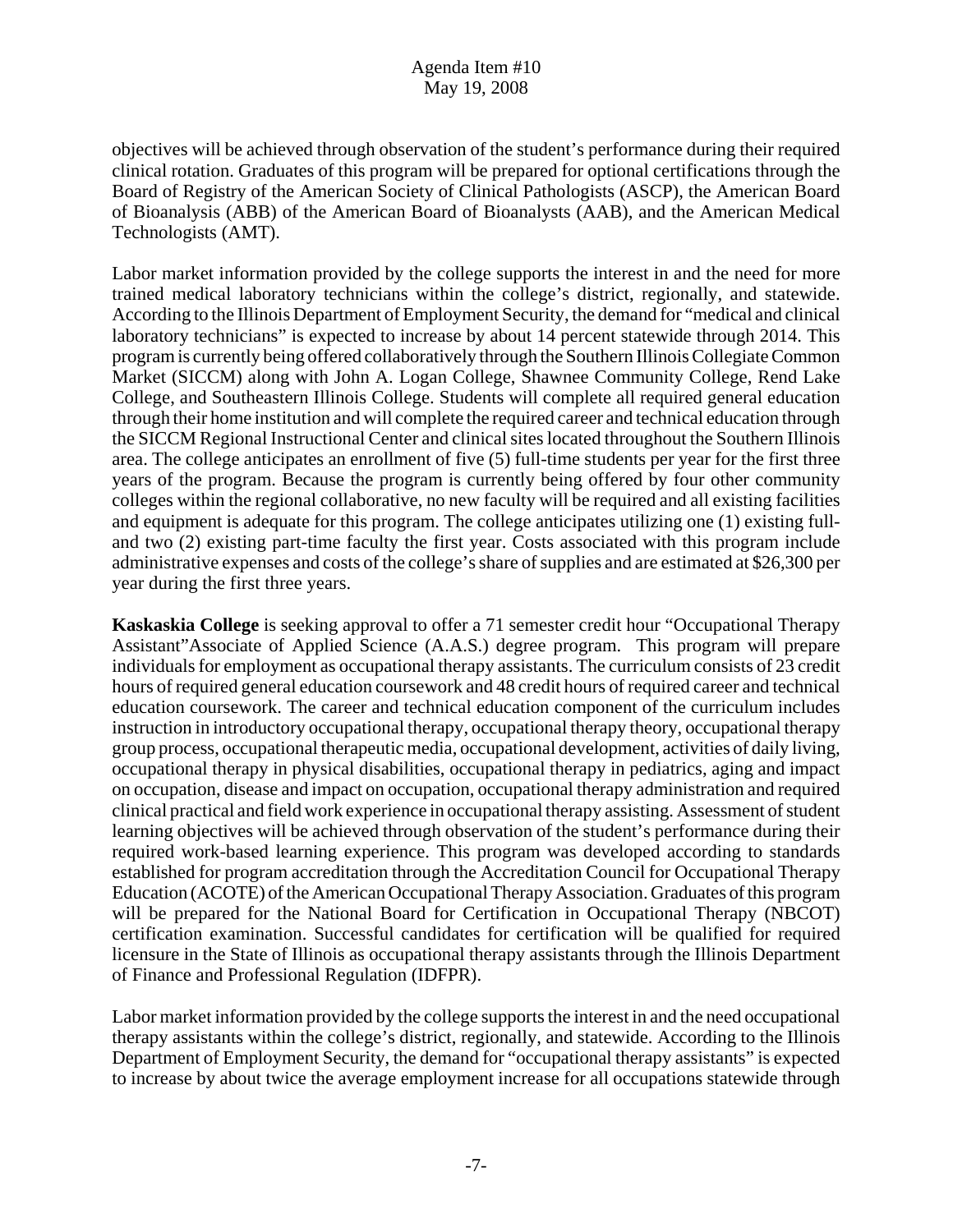2014. This program is currently being offered collaboratively through the Southern Illinois Collegiate Common Market (SICCM) along with John A. Logan College, Shawnee Community College, Rend Lake College, and Southeastern Illinois College. Students will complete all required general education through their home institution and will complete the required career and technical education through the SICCM Regional Instructional Center and clinical sites located throughout the Southern Illinois area. The program has been accredited by the ACOTE. The college anticipates an enrollment of five (5) full-time students per year for the first three years of the program. Because the program is currently being offered by four other community colleges within the regional collaborative, no new faculty will be required and all existing facilities and equipment is adequate for this program. The college anticipates utilizing two (2) existing full- and three (3) existing parttime faculty the first year. Costs associated with this program include administrative expenses and costs of the college's share of supplies and are estimated at \$26,300 per year during the first three years.

**Moraine Valley Community College** has submitted a proposal for 62 semester credit hours to offer an Associate of Arts in Teaching Special Education, Statewide Model Curriculum. The 63 credit hour model curriculum consists of 41 semester credit hours of general education coursework, 21 semester credit hours of professional and special education coursework. The proposal meets the model guidelines endorsed by the Illinois Community College Board and the Illinois Board of Higher Education.

**College of Lake County** has submitted a proposal for 63 semester credit hours to offer an Associate of Arts in Teaching Early Childhood Education, Statewide Model Curriculum. The 63 credit hour model curriculum consists of 42 semester credit hours of general education coursework, 6 semester credits of professional education and an additional 15 semester credit hours of early childhood education coursework. The college's proposal meets the model guidelines endorsed by the Illinois Community College Board and the Illinois Board of Higher Education.

**Triton College** is seeking approval to offer a 64 semester credit hour Associate of Applied Science (A.A.S.) degree and a 39 semester credit hour Certificate in "Emergency Management". These programs will prepare individuals for employment in emergency management. The degree curriculum is designed and targeted towards individuals new to the field and will prepare graduates for entry-level occupations. The certificate curriculum is designed for and targeted towards existing professionals in first responder roles such as firefighters, paramedics, police officers and military volunteers. The certificate curriculum includes 39 credit hours of coursework in principles of emergency management and planning, emergency management operations, introductory mitigation, mitigation for emergency managers, introductory Incident Command System (ICS) and National Incident Management System (NIMS), basic public information officers, debris management, resource management, disaster response/recovery operations and RAPID assessment, donations management, role of volunteer agencies, developing volunteer resources, exercise design, hazardous weather/flooding/hurricane planning, warning coordination and spotter groups, and emergency program management. The degree program builds on the career and technical requirements of the certificate to include an additional 3 credit hour course in computer information systems and seven (7) credit hours of related technical electives and 15 credit hours of required general education coursework. Assessment of student learning objectives will be accomplished through an evaluation of the student's performance during a mock emergency/disaster scenario. The career and technical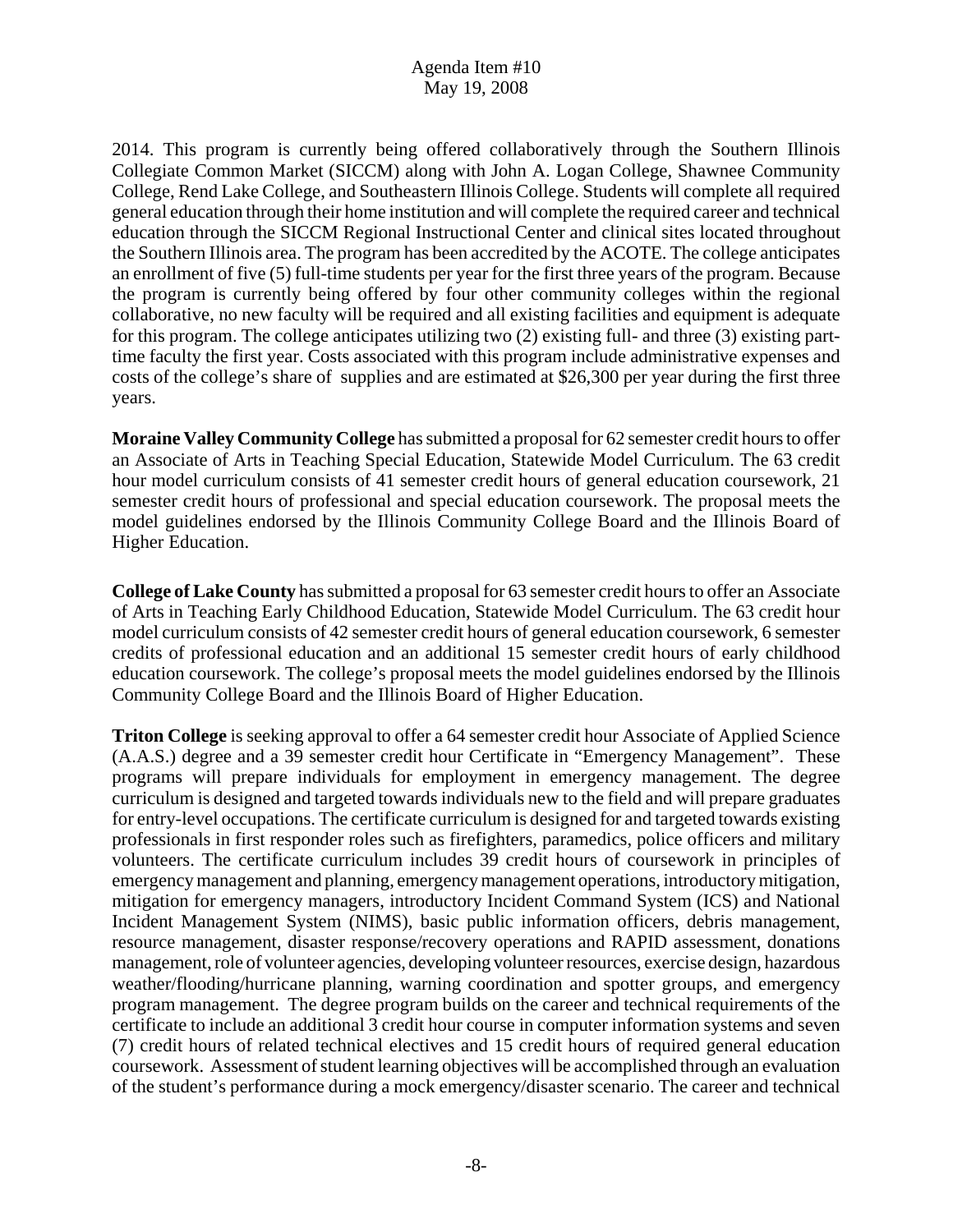component of the curricula were developed according to guidelines established by the Federal Emergency Management Agency's prototype curriculum for two-year degree programs in emergency management.

Labor market information provided by the college supports the interest in and the need for a formalized training program at both the certificate and degree levels for emergency management personnel within the college's district, as well as statewide. According to the Illinois Department of Employment Security, growth in the employment of individuals in related emergency management occupations is expected to increase by about 13 percent statewide through 2014. This is higher than the average growth expected for all occupations over the same time period. The college anticipates a combined enrollment of 20 part-time students the first year, increasing to 40 part-time enrollments by the third year. Because the college plans to offer these curricula primarily through internet-based courses, existing facilities are currently in place. The programs will require two (2) new part-time and one (1) existing part-time faculty the first year. Costs of implementing these programs will be approximately \$17,175 the first year, and \$30,000 per year the second and third years. Additional second and third year costs reflect the addition of a full-time program coordinator and the purchase of additional library resource materials.

# **TEMPORARY PROGRAM APPROVAL**

Parkland College

< Construction: Electrical Residential Technician Certificate (42 semester credit hours)

# **BACKGROUND**

**Parkland College** is seeking temporary approval to offer a 42 semester credit hour "Construction: Electrical Residential Wiring Technician" Certificate program for a period of three years. This program will train individuals for employment as journey-level electricians for single and multifamily dwellings. This program was developed in partnership with the International Brotherhood of Electrical Workers (IBEW) Local Union 601. The curriculum consists of coursework in introductory, intermediate and advanced-levels of electrical construction, introductory, intermediate and advanced-levels of residential wiring, residential electrical code, residential motors and transformers, telephone and security basics, residential fire alarms and security systems, residential advanced technology, and history of the labor movement as well as a required work-based learning component in residential electrical construction. Labor market information provided by the college supports the interest in and the need for additional qualified and skilled workers in the electrical trades within the college's district. Local Union 601 approached the college with an interest in developing an educational pathway for its existing apprentices and for individuals looking to enter this field. The college anticipates an enrollment of 15 students the first year. Assessment of student learning objectives will be accomplished through an evaluation of the student's performance during the work-based learning component of the curriculum. Temporary approval is being sought to meet the immediate training needs of the local union and to further monitor the need for an educational program. *Permanent approval will be considered after a period of three years based on program outcomes.*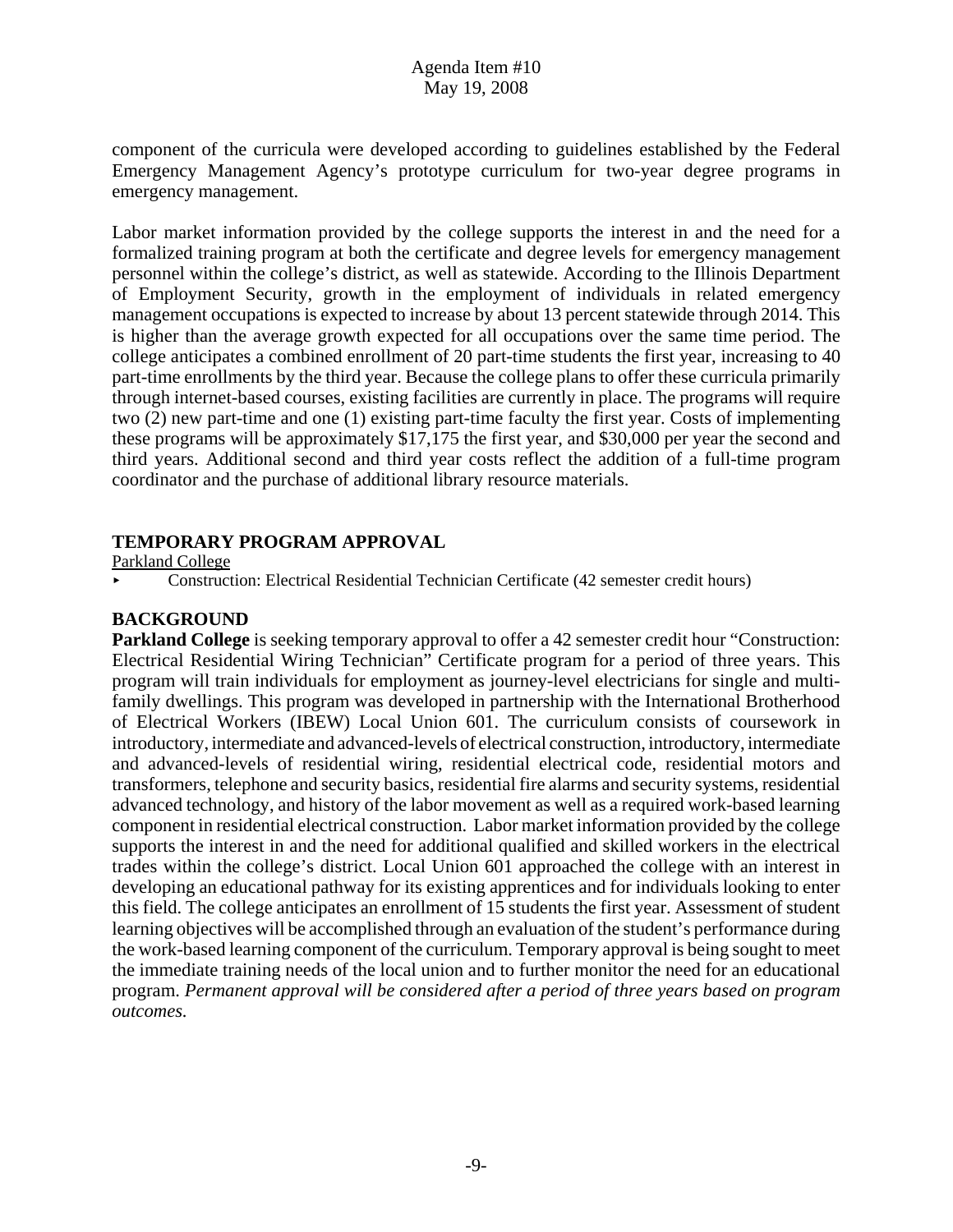# **INFORMATION ITEM - BASIC CERTIFICATE APPROVAL**

Following is a list of basic certificates (less than 29 semester credit hours) that have been approved on behalf of the Illinois Community College Board by the President/CEO since the last Board meeting:

## **Permanent Program Approval**

William Rainey Harper College

Advanced Interior Design Certificate (11 semester credit hours)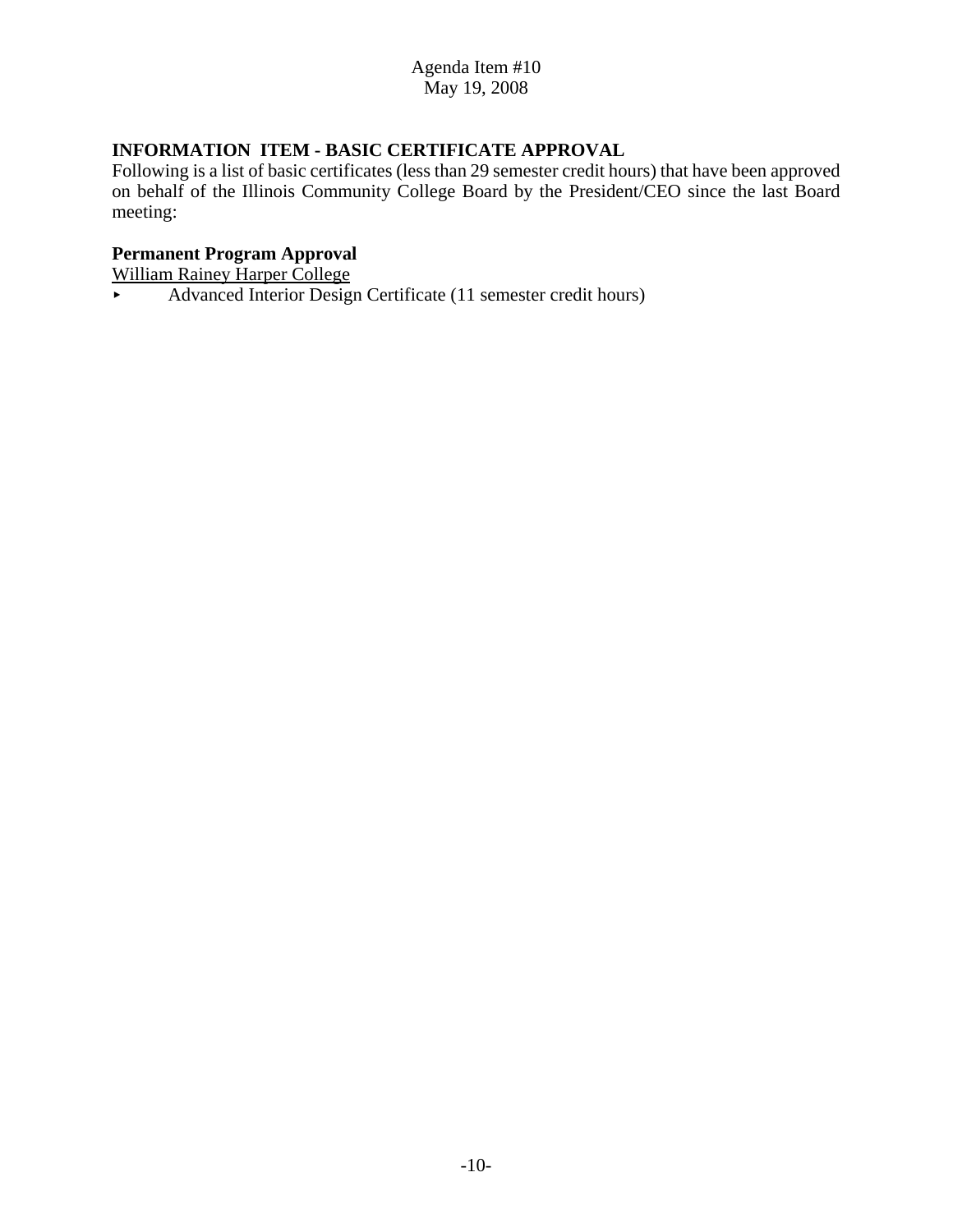Illinois Community College Board

## **ILLINOIS COMMUNITY COLLEGE BOARD RECOGNITION OF COMMUNITY COLLEGES**

The Illinois Community College Board has statutory authority to "recognize" community colleges for their compliance with state statutes and standards. Based on a five-year cycle, ICCB staff conducts recognition evaluations to assure that colleges are in compliance with the standards. Standards identified for focused review during fiscal years 2006 through 2010 include the following categories: Instruction, Student Services, Academic Support, Finance, Facilities, and Accountability. These same standards are used by each district in a self-evaluation that issubmitted to ICCB prior to the staff evaluation.

During fiscal year 2007, Carl Sandburg College underwent in-depth recognition evaluations. The college submitted a thorough self evaluation, ICCB staff conducted internal evaluations of all required college documents and a college site visit was conducted. This agenda item not only presents the staff recommendations for the college that completed the evaluation, but gives background on the recognition evaluation and approval process for the Board's information.

## **RECOMMENDED ACTION**

It is recommended that the following motion be adopted:

The Illinois Community College Board hereby grants a status of "recognition continued" to Carl Sandburg College.

**BACKGROUND.** Recognition is a statutory term describing the status of a district which meets instructional, administrative, financial, facility and equipment standards as established by the Illinois Community College Board (110ILCS Section 805/2-12f and 805/2-15). Community colleges must be recognized to be eligible for state funding. Once a college district has been recognized by the ICCB, that recognition status is continued unless action is taken by the Board to interrupt it. To determine a district's recognition status, the ICCB conducts periodic evaluations. The objectives of the recognition evaluation include 1) determination of a district's compliance with the *Public Community College Act* and *ICCB Administrative Rules*; 2) the provision of assistance to districts in achieving compliance with the Act and Rules; 3) the identification of issues which may be of concern to the community college system and the gathering of basic data about these issues; and 4) the identification of exemplary district practices/programs that can be shared with other districts.

Based on a five-year cycle, ICCB staff conduct recognition evaluations to assure that districts are in compliance with selected standards. All districts are evaluated on a select number of standards during the same five-year cycle. ICCB staff makes an assessment on each individual standard and on a global basis considering all focused and nonfocused standards. On individual standards districts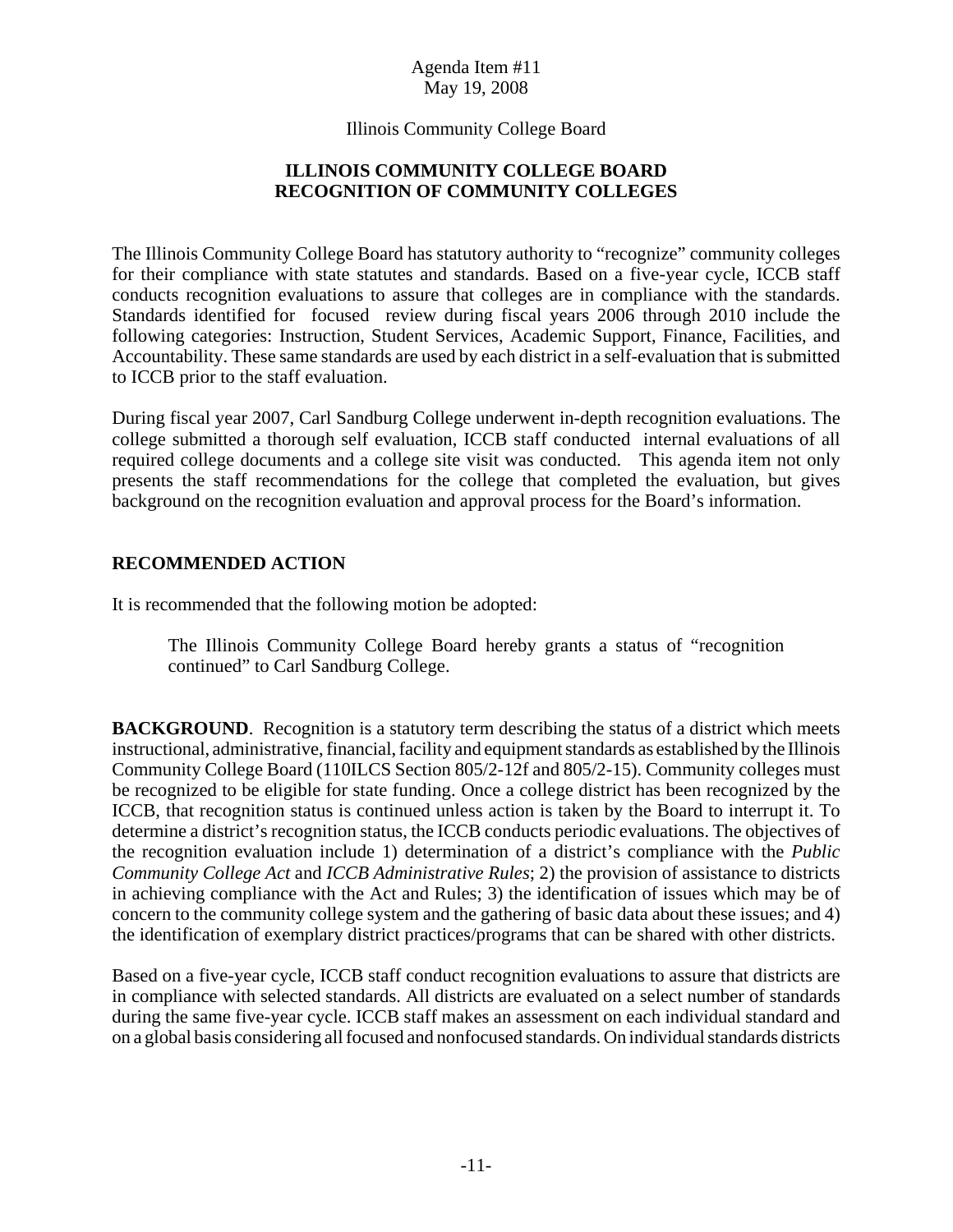are identified as either in compliance or not in compliance. Recommendations are either mandatory, when a college is "out of compliance", or otherwise advisory. On an overall, global basis, there are three categories of recognition status:

*Recognition Continued* – The district generally meets ICCB standards. A district which has been granted a status of "recognition continued" is entitled to receive ICCB grants for which it is otherwise entitled and eligible.

*Recognition Continued-with Conditions* – The district generally does not meet ICCB standards. A district which has been assigned the status of "recognition continued-with conditions" is entitled to receive ICCB grants for which it is otherwise entitled and eligible, but it is given a specified time to resolve the conditions which led to the assignment of that status. A follow-up evaluation is scheduled no sooner than three nor longer than nine months after ICCB action on the assignment to determine the district's progress in resolving the conditions.

*Recognition Interrupted* – The district fails to take corrective action to resolve the conditions placed upon it under "recognition continued-with conditions" within a prescribed time period. A district which has been assigned a status of "recognition interrupted" may apply for recognition at such time as all requirements set forth by the ICCB have been satisfied. A district will have state funding suspended on a prorata, per diem basis for the period of time for which such status is in effect.

Evaluation for the district included in this item have been completed through receipt of responses to the districts' draft report. The responses include the districts' planned action for the compliance recommendations as well as reactions to advisory (quality) recommendations when the district chose to provide them. The district was judged by staff to be in general compliance with ICCB recognition standards and, therefore, is recommended for *"Recognition Continued"* status. The final report, including direct responses, are externally attached for Board members only.

College districts included in fiscal year 2007 recognition evaluations are: Elgin Community College, Illinois Eastern Community Colleges, Parkland College, Carl Sandburg College, Sauk Valley Community College, South Suburban College, and Southwestern Illinois College.

Fiscal year 2007 was the second year of the current five-year recognition cycle. Staff provided the Board with information about the 2006-2010 recognition cycle at its April 2005 meeting.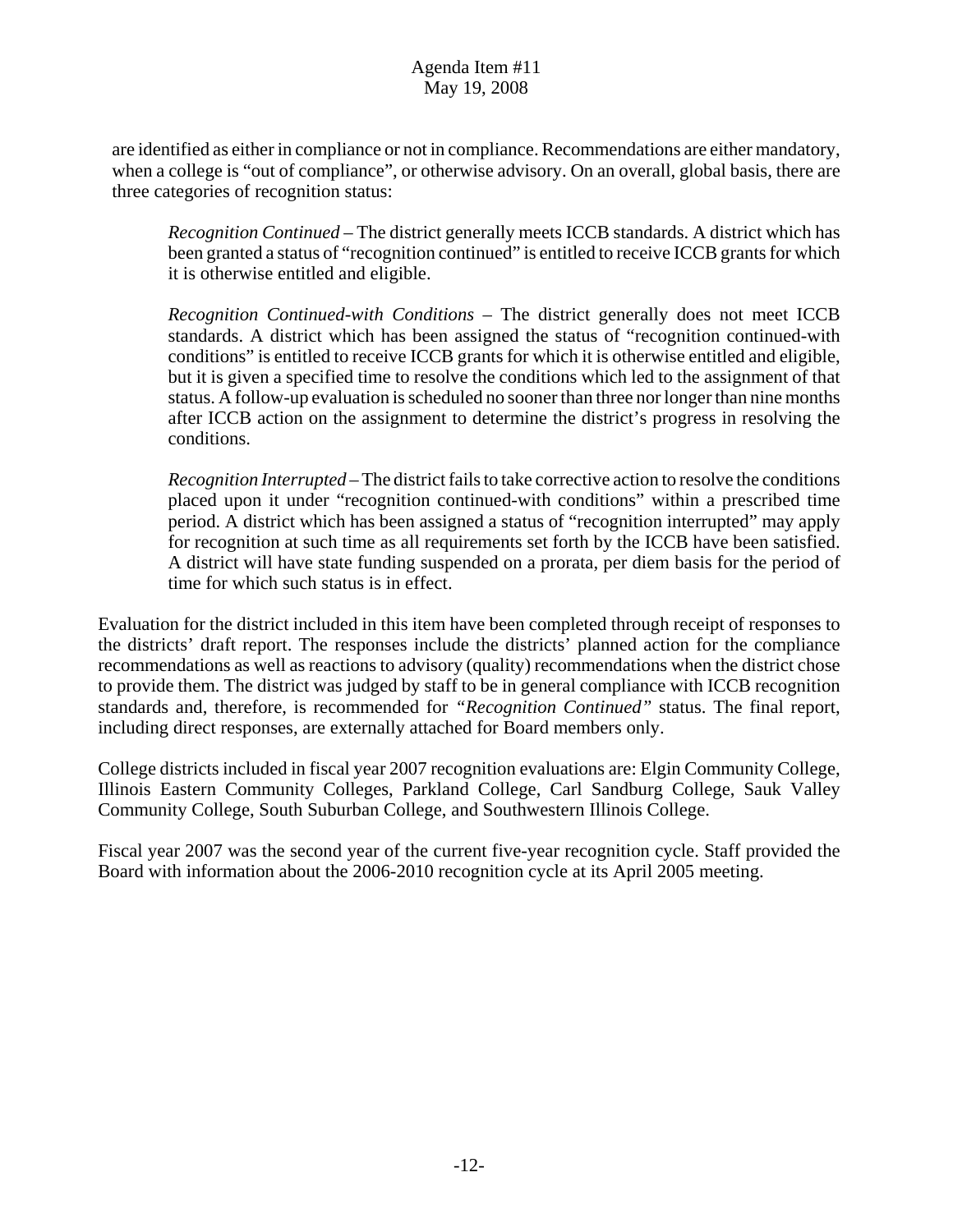## Illinois Community College Board

## **PROGRAM REVIEW STATEWIDE SUMMARY FISCAL YEAR 2007**

Program review has always been the major accountability tool by which community colleges demonstrate the quality and effectiveness of the programs and services they offer to students. As legislated, review and evaluation of programs at the local level is a requirement for all community colleges. Colleges are expected to evaluate their programs once at least every five years using a systematic approach and considering, at minimum, levels of need, cost and quality. Furthermore, colleges are required to submit to ICCB a summary report of the previous year's review and evaluation of programs. In the past, ICCB staff have developed their own summary of the college's reports and distributed the information back out to the field and to the Board illustrating the system's overall accountability and productivity across all programs for that review cycle.

During fiscal year 2005, ICCB staff coordinated a comprehensive review of the existing process for statewide submission of college review summaries and in fiscal year 2006 staff developed a new statewide reporting format by which colleges should submit those summaries through the next five year review cycle. The intent and purpose of evaluating the statewide submission process was to develop a format that better aligned with what many colleges were already doing to assess their instructional and student support services using a continuous quality improvement approach. The ultimate goal of review and evaluation of local programs using quality indicators that include, but are not limited to, need, cost and quality was retained while the state-level reporting format was revised to reflect the most common elements of all the colleges' review processes.

This fiscal year ICCB staff reviewed the college submissions and determined the state-level summary could be divided into subsections related to *Instructional programs***: Academic programs, Career and Technical Education programs, and Cross-Disciplinary programs;** *Student and Academic Support Service programs***; and** *Community College Best Practices*.

State-level review of the system's instructional programs includes an evaluation of academic, career and technical and cross-disciplinary (general education) curricula. Colleges reviewed a total of 1,061 instructional programs in fiscal year 2007. Career and technical education programs reviewed totaled 915, academic disciplines totaled 106 and cross-disciplinary (general education) programs totaled 40 during this fiscal year. Colleges reviewed a total of 68 student and academic support services programs during f iscal year 2007.

The *Fiscal Year 2007 Program Review Statewide Summary* report, which summarizes college-level submissions and provides a compendium of Best Practices, provides evidence of the system's continued efforts towards meeting the diverse needs of their communities. While constraints on fiscal resources increase, so do enrollments at our institutions forcing colleges to implement innovative strategies that maintain quality service to their districts. Community college program review submissions for this fiscal year affirm the system is doing just that.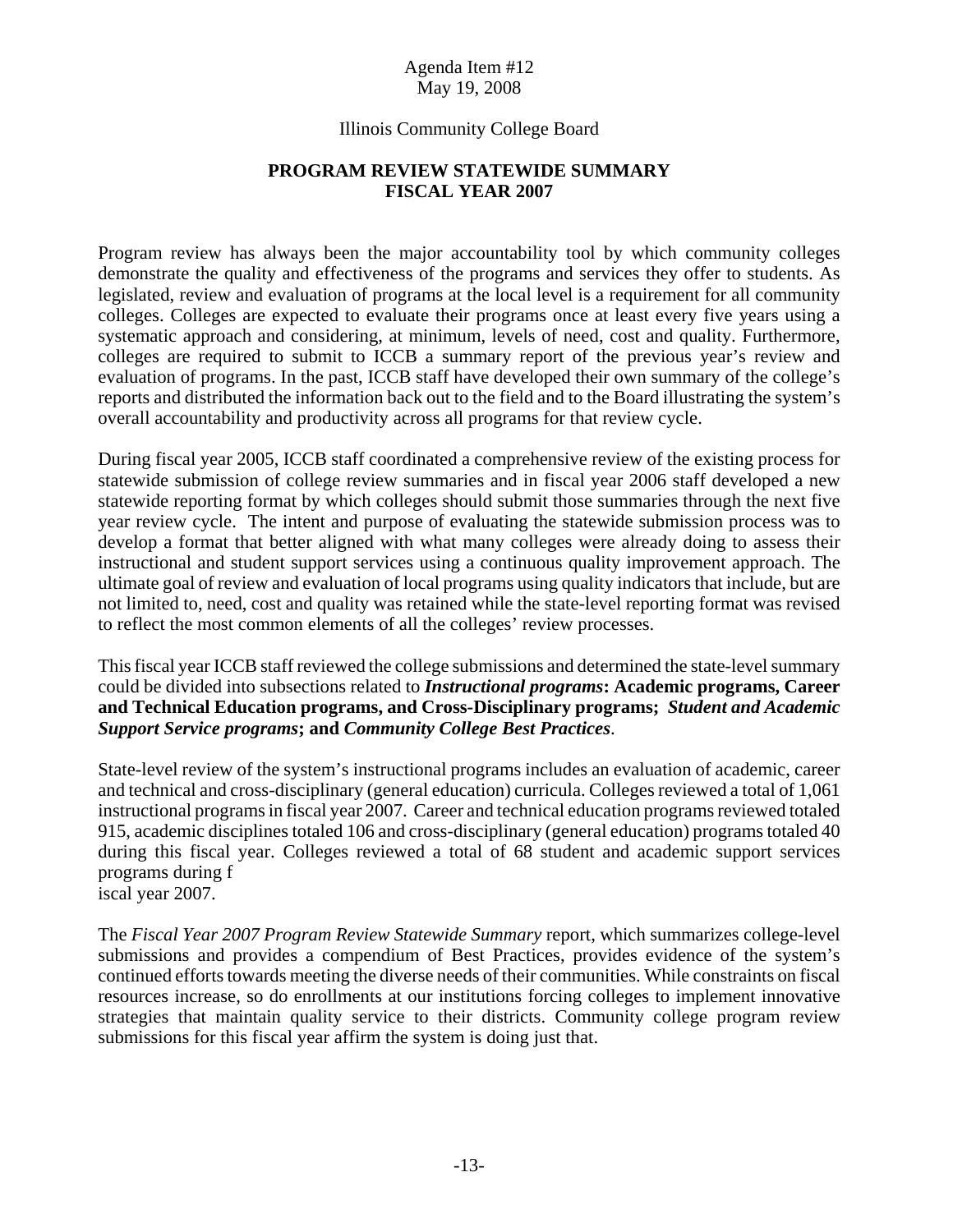Illinois Community College Board

## **OVERVIEW OF A PUBLIC AGENDA FOR ILLINOIS HIGHER EDUCATION: PLANNING FOR COLLEGE AND CAREER SUCCESS**

National Center for Higher Education Management Systems (NCHEMS) representatives will provide an overview of the *Public Agenda for Illinois Higher Education: Planning for College and Career Success*.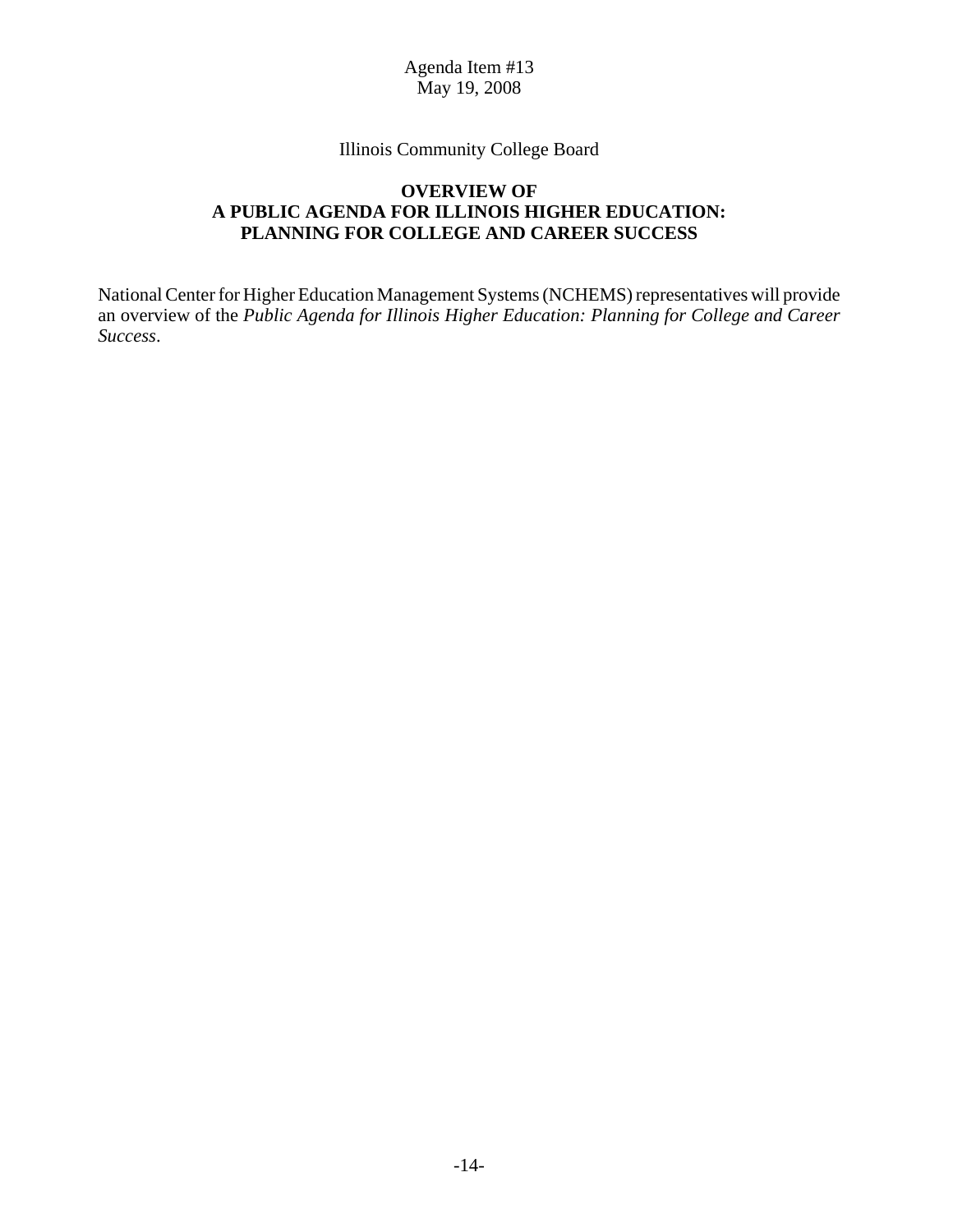## UNAPPROVED

Minutes of the 375th Meeting of the Illinois Community College Board March 31, 2008 Waubonsee Community College Sugar Grove, Illinois

# **RECOMMENDED ACTION**

It is recommended that the following motion be adopted:

The Illinois Community College Board hereby approves the Board minutes of the March 31, 2008 meeting, as recorded.

\* \* \* \* \* \* \* \* \* \*

## Item #1 - Roll Call and Declaration of Quorum

Chairman Alongi called the meeting to order at 9:00 a.m. Roll call was taken with the following members present: Guy Alongi, John Donahue, Suzanne Morris, Tom Pulver, Judith Rake, Jake Rendleman, Brian Savage, and Addison Woodward. Diane Meeks and Rudolph Papa were absent.

## Item #2 - Announcements and Remarks by Guy H. Alongi, Chair

Chairman Alongi welcomed everyone. Mr. Alongi thanked Dr. Christine Sobek and Waubonsee Community College for hosting the Board meeting.

## Item #3 - Board Member Comments

Tom Pulver commented that he was honored that his college could host the Board meeting. Jake Rendleman thanked Waubonsee Community College for hosting the Board meeting.

#### Item #4 - Remarks by Dr. Christine Sobek, President, Waubonsee Community College

Dr. Christine Sobek, President of Waubonsee Community College, welcomed Illinois Community College Board members and staff to the Waubonsee Community College campus. Dr. Sobek presented a historical perspective of the Waubonsee Community College district, including a variety of statistics on programs, facilities, students, and staff.

Dr. Sobek invited Board members and staff to take a tour of the campus when the Board meeting concludes.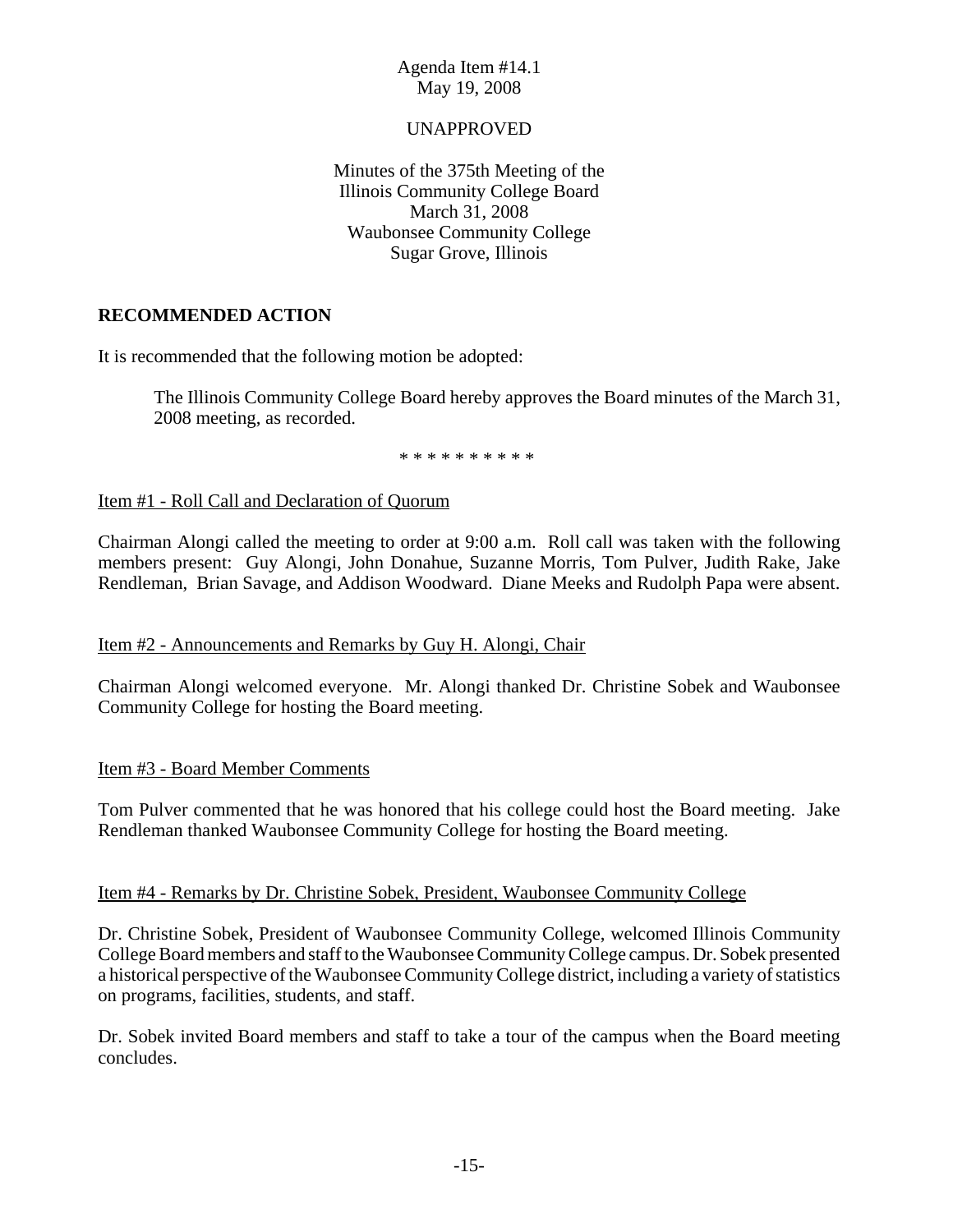Item #5 - Committee Reports

#### Item #5.1 - Academic Affairs and Student Relations

Jake Rendleman reported that the committee met via conference call on Thursday, March 27. Committee members in attendance included Tom Pulver, Jake Rendleman, Elaine Johnson, Brian Durham, Jennifer Timmons, and Becky Sanders. Mr. Rendleman reported that the committee discussed:

- **College & Career Readiness project**, a project sponsored by Senator Edward Maloney and Representative David Miller from the south Cook County area. Both legislators have been very influential in sponsoring community college legislation. Pilot projects are located at Moraine Valley Community College, South Suburban College, Southwestern Illinois College, John A. Logan College, and Shawnee Community College. The project is projected to be level funded at \$750,000 per year, and the plan is still to fund three additional sites next year if additional funding is received. Tom Pulver, a developmental mathematics teacher at Waubonsee Community College, commented that this is a major concern for Waubonsee Community College because a significant amount of its student population are required to take developmental classes before they can take transfer level/college credit classes. Mr. Pulver stated that anything the Illinois Community College System can do to work with the high schools to improve the process would be welcomed. It is Tom Pulver's hope that we can include six colleges in the pilot program.
- **Perkins Grant Programs of Study initiative** is of great concern to all of us and was a major topic of conversation at the ICCTA convention and ACCT legislative conference. ISBE and the ICCB are planning on keeping Title II-Tech Prep separate from Title I and states have the option with the new Perkins legislation to roll Title II into Title I; however, ISBE and ICCB have decided to keep the two initiatives separate. ICCB staff are currently working on guidelines for this grant as requested at the federal level. Beginning in fiscal year 2009, tech prep will be renamed Partnerships for College and Career Success, which goes along with developing the new guidelines. These partnerships will be charged with leading the development of programs of study in Illinois and the ICCB has earmarked significant dollars for professional development efforts in the coming fiscal year to assist with development of the programs of study through WIA Incentive funds.
- **CTE regional meetings** have been scheduled at three locations: Illinois Central College on April 10, Southwestern Illinois College on April 15, and Moraine Valley Community College on April 18.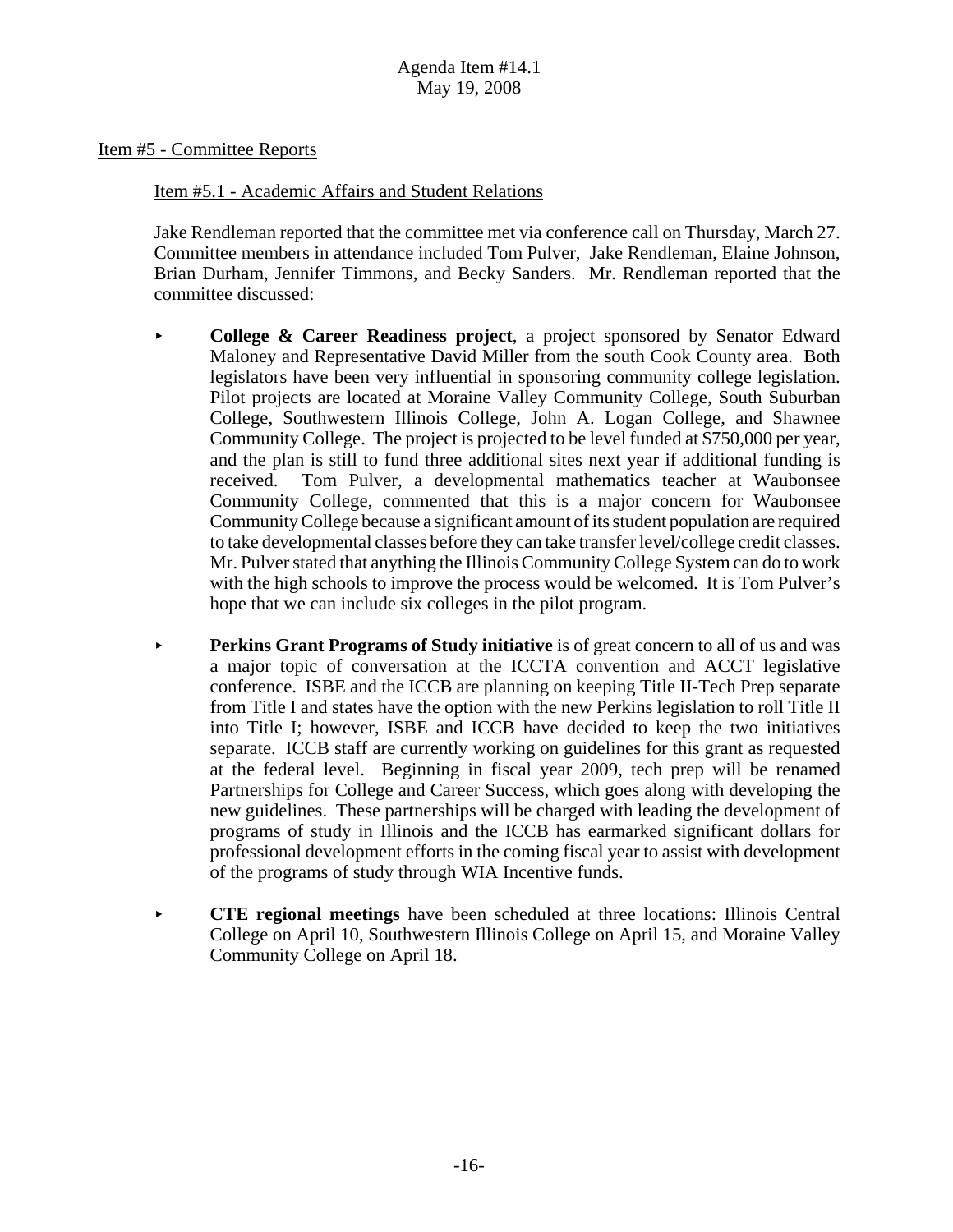- < **Nursing Program study pilots** is in the beginning stages. John A. Logan College and the College of DuPage have been selected to lead the development of the nursing program of study. This initiative is aligned with the work that is currently taking place through the Governor's Economic Subcabinet and will connect SI as well as the Metropolitan Chicago Healthcare Council around the nursing shortage. Hopefully, this will help to address the nursing shortage throughout the state. The plan is to utilize the same roll out model as the Perkins programs of study through the WIA Incentive Grant.
- **Student Advisory Committee** recommended that the ICCB form a task force to review policies and develop solutions to improve academic advising, transferability, and college readiness. Jennifer Timmons, ICCB Senior Director for Student Development, will work closely with the Student Advisory Committee on this initiative. Mr. Rendleman reported that a considerable amount of work has focused on this topic, but the students still have some concerns. Brian Savage commented that this topic was debated at the last two SAC meetings and the Local Issues Subcommittee identified issues regarding transferability and advising. Students feel that there is a need to take a closer look at these issues and find solutions as a result. Mr. Savage also commented that he is in agreement with Tom Pulver in that developmental courses are a major issue with students running into challenges with funding.
- < Ongoing concern regarding the **cost of textbooks**.
- < **Western Illinois University's bachelor of arts degree program** is partnering with the Illinois Community College System to offer an online bachelor's of arts degree and the key audience is the place bound student earning an associates degree. The Chief Academic Officers and the Illinois Presidents' Council have endorsed this opportunity. ICCB staff continue to work with four-year institutions to develop baccalaureate completions opportunities for community college students. It is Mr. Rendleman's hope that all of the state-supported universities would become more involved in this program.
- < ICCB is hosting a **Dual Credit Summit** on October 6-7, 2008, at the Crowne Plaza in Springfield for the purpose of showcasing effective practices across the state.

## Item #5.2 - Budget and Finance

Suzanne Morris reported that the members of Budget and Finance Committee met at 8:30 a.m. this morning and reviewed Fiscal Year 2008 financial statements. Additional details regarding the budget will be presented in Item #8. A major focus of committee discussion was the cost of tuition.

## Item #5.3 - External Affairs

Jake Rendleman reported that the External Affairs Committee met by conference call on Thursday, March 27. Discussion focused on public relations and legislative activity. It is anticipated that a statewide public relations/marketing meeting will be held during the summer.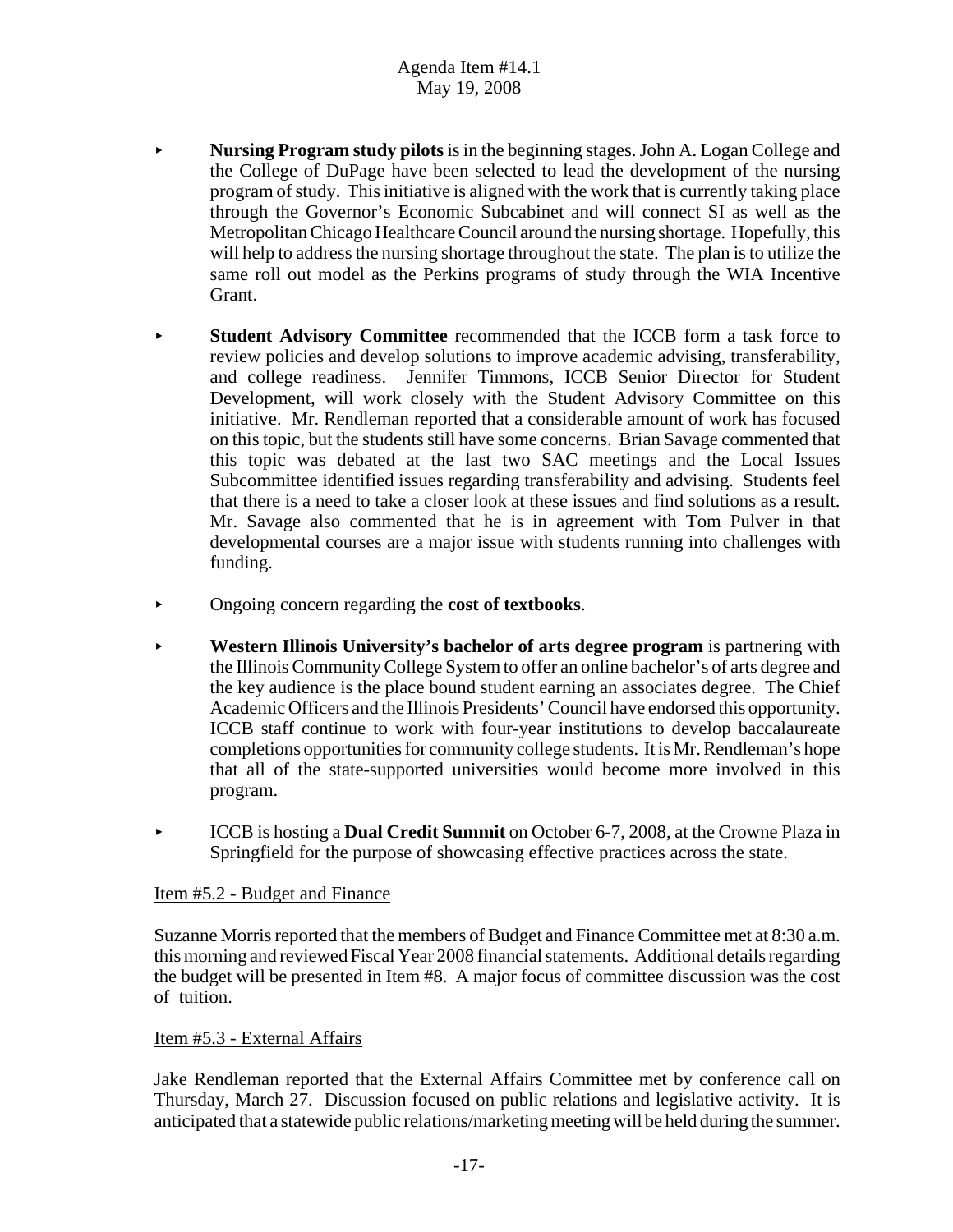#### Item #6 - President/CEO Report

Geoff Obrzut welcome everyone to the Board meeting and thanked Dr. Christine Sobek and Waubonsee Community College for hosting the Board meeting. Mr. Obrzut thanked Nancy Jo Rogers for taking the minutes of the Board meeting in the interim until a replacement is named for the Assistant to the President/CEO position. Geoff Obrzut thanked John Aurand and Marikay Hegarty for their service to the Board – both recently resigned. Mr. Obrzut also thanked John Donahue for his service to the Board. Mr. Donahue's last Board meeting is today. Plans are to recognize Board members who have recently resigned at a future Board meeting.

Mr. Obrzut reported that:

- < ICCB staff are working with the IBHE on the **Public Agenda**, which is the master plan for higher education. General Assembly authorized IBHE to conduct this plan last year. The Presidents' Council and Trustees Association are also involved in this initiative. There are some concerns with the community college data being presented, particularly the transfer data. Elaine Johnson and Karen Hunter Anderson will be working with the NCHEMS representatives to ensure that the correct community college data is reflected. The IBHE hopes that the final report will be completed this fall.
- < He and Karen Hunter Anderson have been actively involved in the **Governor's Campus Security Task Force**. Mr. Obrzut briefed the Board on activities of the Campus Security Task Force since its inception and its final meeting was held in April. Board members will receive a copy of the final report once it is released. Geoff Obrzut reported that, two weeks after the NIU tragedy, the Task Force met and many accolades were given to the community colleges for their participation in the recovery effort at NIU and previous efforts involving campus safety.
- The **Homeland Security & Campus Safety Institute** will be held April 2-3 in Bloomington. At the Institute, Guy Alongi will be acknowledged for his vision to organize an event of this nature. A number of other states have taken a look at what Illinois has done and have organized similar events.
- < Thanked Ellen Andres, Terry Bruce, Kathy Wessel, Larry Stuffle, and Perry Buckley for their assistance with the recent **House appropriations hearing**. Mr. Obrzut also reported that he, Ellen Andres, and senior staff members represented the ICCB at the **Senate appropriations hearing** and were met with a number of sympathetic legislators that appreciates the work of community colleges and understands that the Illinois Community College System needs additional funds.
- < The **Adult Education Administrators meeting** will be held April 15-17 in Peoria. Mr. Obrzut announced that he will be throwing out the first pitch at the Peoria Chiefs game, an evening event scheduled for meeting attendees, and an honor he is looking forward to. The 2007 Adult Education Annual Report was submitted to the General Assembly on March 1, which is required by law. A copy of the report has been provided to Board members.
- < He, along with Elaine Johnson, Preston Morgan, and Lavon Nelson, will meet on April 8 with Ron Bullock, Chairman of the **Illinois Manufacturers Association**, to discuss improvements to services.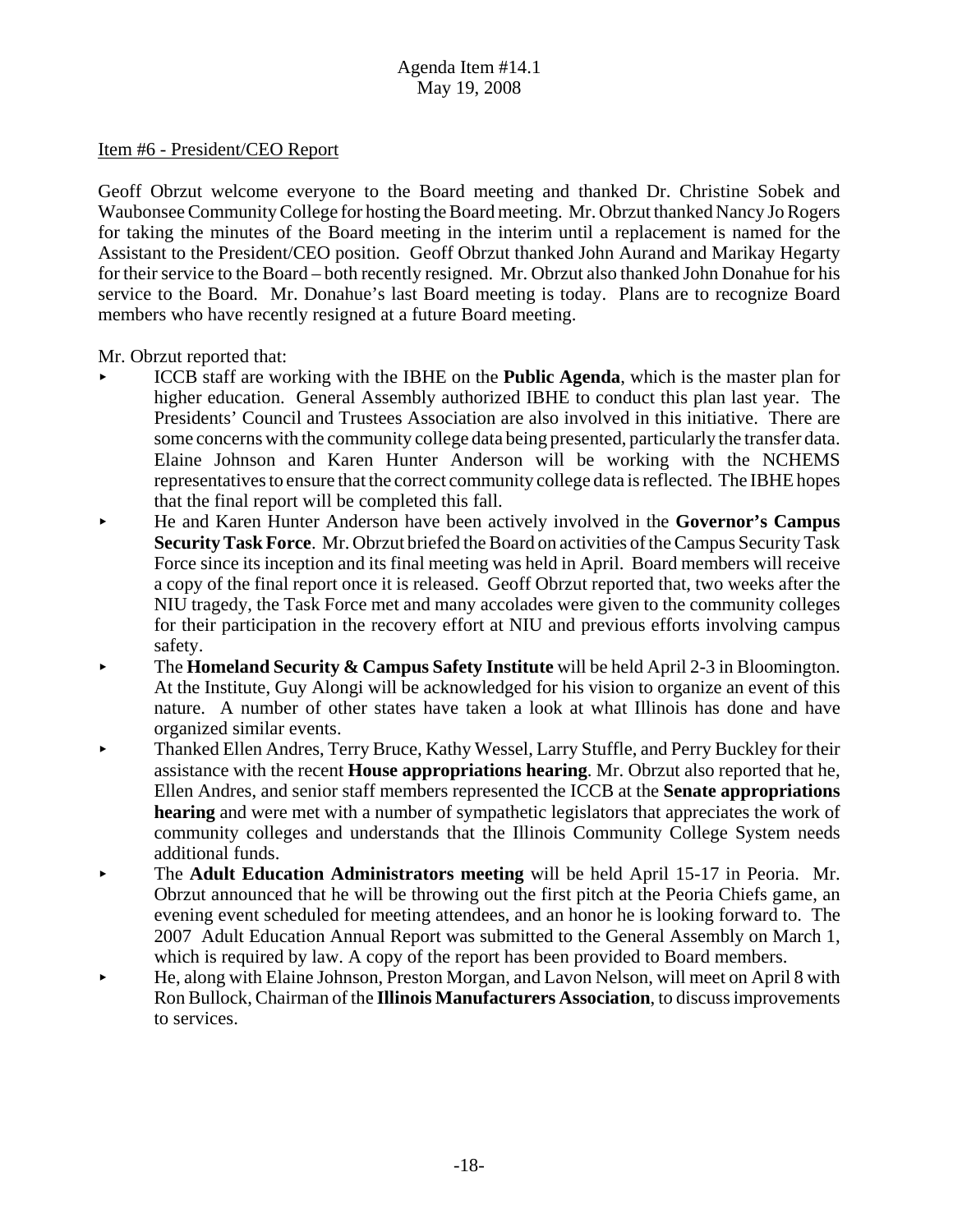- < He, Elaine Johnson, and Karen Hunter Anderson will be attending the **AACC Convention** April 4-8 in Philadelphia; the State Directors will be meeting on April 5 during the AACC Convention; he has been nominated NCSDCC Chairman-elect for this coming year.
- < The **ICCTA Lobby Day** is scheduled for April 29 and **Student Lobby Day** is scheduled for April 15. Board members are invited to attend both events.
- < He, Guy Alongi, Jake Rendleman, and Elaine Johnson will be attending the **ICCTA Regional Trustees meeting** on April 10 at Southeastern Illinois College Carmi campus to make a presentation on the system.
- < Karen Hunter Anderson will be making a presentation later in the agenda on the **Latino Advisory Committee**. The Latino population is the largest facet of the minority population in the state and there are certain needs that need to be addressed.
- < Introduced Jennifer Timmons, ICCB Senior Director for Student Development, whose appointment was effective March 17; Jennifer will be based at the Lincoln Land office and will report to Elaine Johnson.
- **The Phi Theta Kappa banquet** will be held Monday, April 14 at the President Abraham Lincoln Hotel and Conference Center in Springfield.

## Item #7 - Advisory Organizations

## Item #7.1 - Adult Education and Family Literacy Advisory Council

Rebecca Hale announced that there would be no report today.

## Item #7.2 - Illinois Community College Faculty Association

Kathy Westman announced that ICCFA Vice President for Membership and Delegate Affairs, Stephen Charry, passed away suddenly recently. Ms. Westman reported that at its March 7 Executive Committee meeting, committee members reviewed the dues/fee schedule. The ICCFA organization have been having monetary issues and decided that it was necessary to increase the dues for this year because they have had to dip into reserves for the yearly conference because there hasn't been 100% participation from the community colleges. Kathy Westman thanked the ICCB for sending out the dues invoices to the colleges. Ms. Westman reported that the ICCFA will hold a retreat on June 6-7 in Springfield and will focus on plans for the fall conference and will also be regrouping in light of Dr. Charry's sudden loss and Earl Godt will be leaving May 15.

Kathy Westman reported that the fall conference will be held October 9-10 in Springfield. The focus this year is "Fostering the Community College Experience" promoting student learning and teaching experience. The call for proposals has been posted to the ICCFA website. Student scholarships and faculty grant application information has been distributed to the community colleges.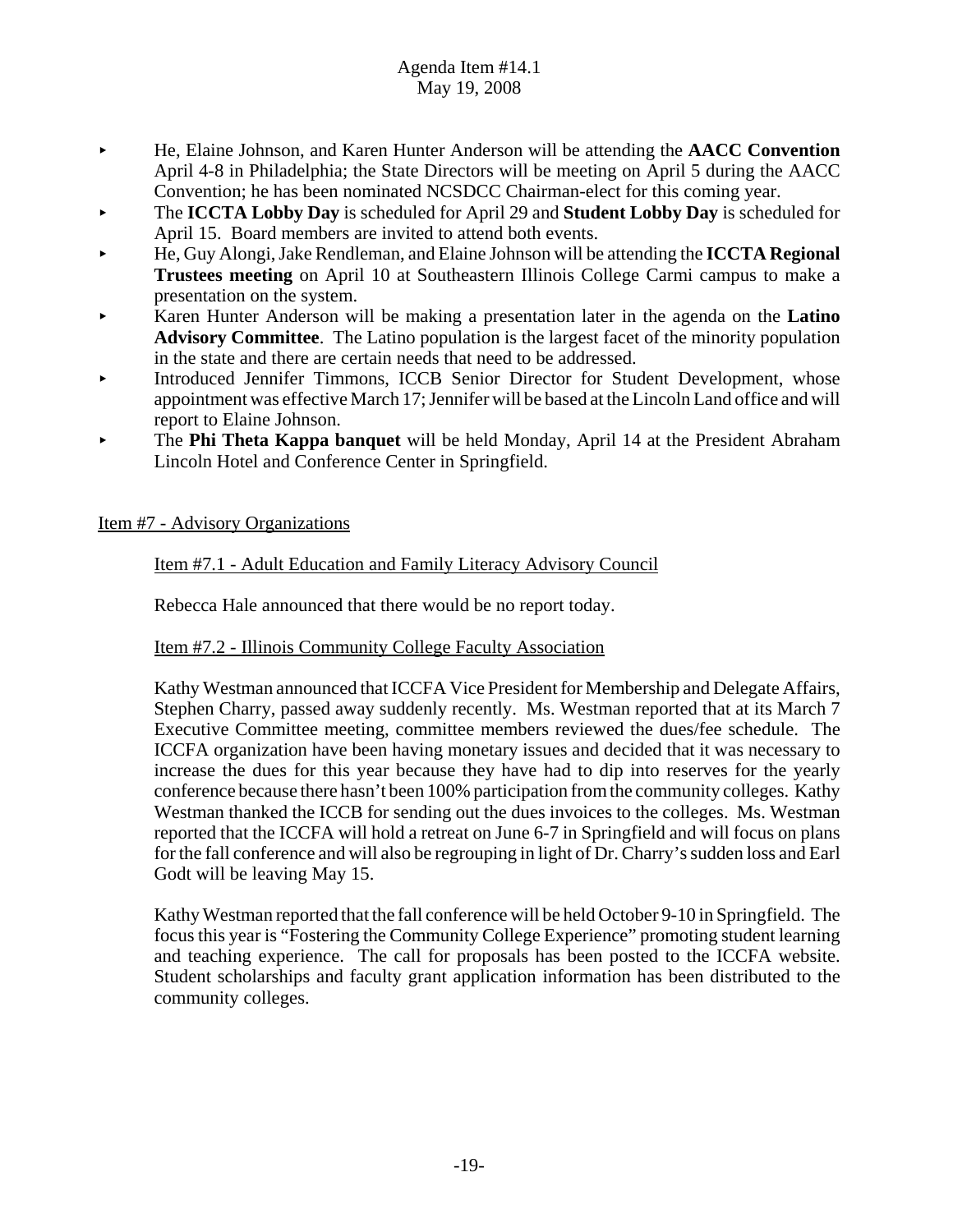The Program Advisory Committee will be meeting in the near future and she and Earl Godt will be attending.

The next meeting of the ICCFA Executive Committee will be April 17.

Guy Alongi inquired as to why ICCFA thought they have not had 100% participation and Ms. Westman did not know why. Mr. Alongi requested that Geoff Obrzut assign a staff member to call those colleges that have not been participating.

Kathy Westman thanked Board Member Tom Pulver for being an active member of the ICCFA.

## Item #7.3 - Illinois Community College Trustees Association

Kathy Wessel commented that she was filling in for Mike Monaghan. Ms. Wessel reported on the Local Control/Ethics lawsuit and briefed the Board on the status. The Court ruled that the community colleges are units of local government, not state agencies, and the Inspector General has appealed to the Second Appellate Court. Briefs were filed last month and we could have a decision in three weeks, then again it could be three years. HB 4186, sponsored by Representative Bob Pritchard from DeKalb, is our second legislative attempt to solve the issue and it passed the House 91-14 and is now in the Senate. Last year, identical legislation was passed, but the Governor vetoed it and there was no override. Legislation introduced this year is mostly clean up issues.

Ms. Wessel reported that the ICCTA has become part of the Community College Funding Coalition. The Coalition has scheduled a Lobby Day on April 9. The joint effort was launched by a press conference just prior to the Governor's budget address and coverage of these efforts appeared in newspapers across the state for several weeks. Shortly after that, the Speaker of the House called for budget hearings to be held across the state to talk about the Governor's proposed budget. Nineteen hearings are planned, and six of them are being held at community colleges. Trustees and presidents have testified at almost every hearing so far and will continue to do so. ICCTA has launched a PR campaign this year and billboards have started going up with a total of 80 anticipated throughout the state. The space for the billboards have been donated by the Billboard Association. On March 14-15, the ICCTA met in Oak Brook which included a session on media training and an excellent seminar on diversity. The ICCTA Lobby Day is April 29-30 in Springfield with the ICCTA meeting scheduled for Tuesday evening. The ICCTA June Convention will be held June 6-7 at the President Abraham Lincoln Hotel and Conference Center in Springfield.

Jake Rendleman recognized the hard work and dedication of Kathy Wessel.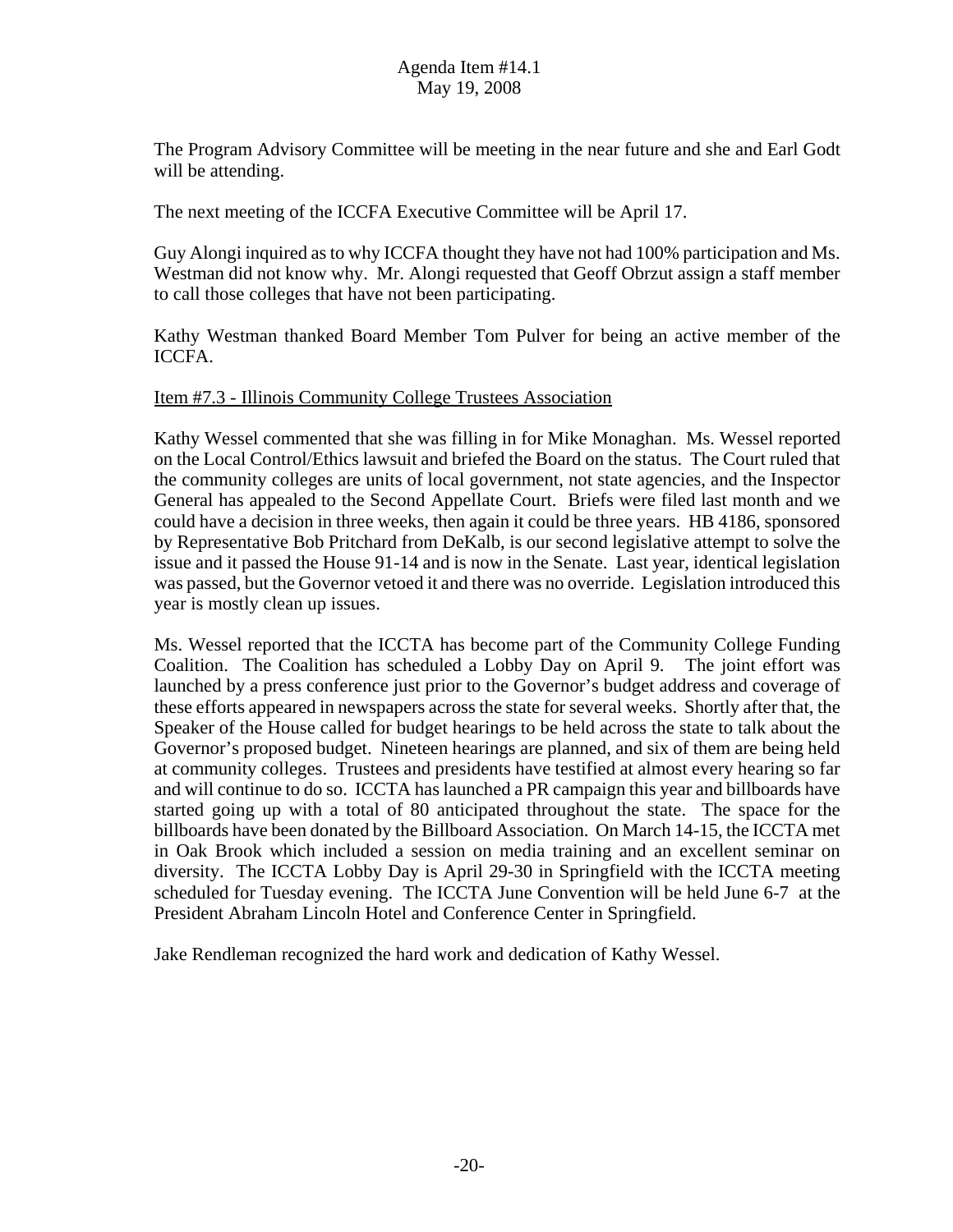#### Item #7.4 - Presidents' Council

Terry Bruce distributed information to Board members regarding the history of funding for community colleges. Mr. Bruce stressed that the Illinois Community College System is the only performance-based system in the state, and we are the only ones that have been denied equitable funding. Terry Bruce briefed the Board on the past, present, and future of funding for the Illinois Community College System.

Mr. Bruce stated that "it's all about the money" and "hopes the Board will take an aggressive stand with the General Assembly this year. If we don't fight for our share, no one else will."

#### Item #7.5 - Student Advisory Committee

Brian Savage reported that, at the SAC meeting on March 14-15, a session was held to gather feedback from SAC members on the ICCTA public relations campaign. Mr. Savage thanked the ICCTA for the opportunity to give feedback and looks forward to seeing the billboards appear across the state. Additional issues discussed at the March SAC meeting included advising and transferability, planning for Student Lobby Day, tuition increases across the state, and campus safety.

#### Item #8 - Legislative/Budget Report

The General Assembly has been on a break since March 13, with only a few perfunctory dates set over the last two weeks of the month. The Legislature returns to regular session beginning April 1.

Over the course of the past few months, several bills have been introduced concerning the separation of certain functions and authority of the Illinois Community College Board from the Illinois Board of Higher Education. Some of these bills are substantive, while others are shell bills without specific legislative language. Several of these bills have been assigned to committees in both the House and the Senate, but have not thus far been called for discussion by their sponsors. We are monitoring these bills, but have indicated to legislative staff inquiries that the ICCB will be "no position" on them should they get called in committee.

The Governor's office has begun weekly phone conferences to review education-related bills. Participants include representatives from the ICCB, the State Board of Education, Board of Higher Education, Student Assistance Commission, Office of Management and Budget, and other staff from the Governor's office. These discussions last an hour or less and are used to alert the Governor's office to any legislation that the boards feel are "red flags" and might demand special attention. None of the bills referenced above have been designated as red flags, nor have they been discussed in these phone conferences.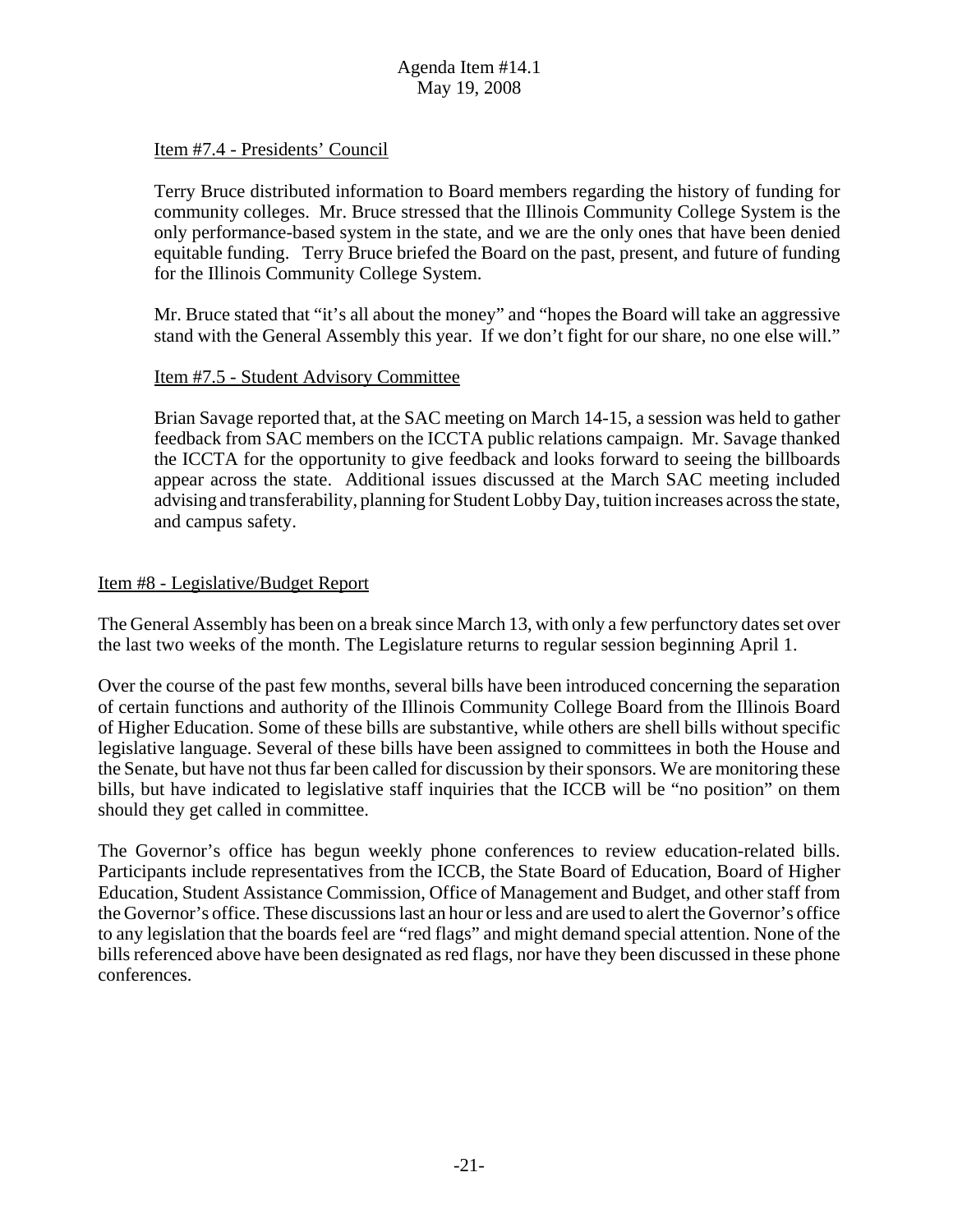Steve Morse, ICCB Senior Director for External Affairs, also has regular meetings with the ICCB's contract lobbyists to discuss legislative developments concerning community colleges or the Board itself.

The House is amending many bills that get called in committee with a standing amendment that reflects the manner for the submission of administrative rules that may be required to effectively implement the legislation. So far, these bills have not reached the Senate. There is speculation that not many of these bills will pass both chambers with the amendment. In an election year, fewer bills tend to make the cut for final votes and this amendatory activity in the House may limit bill passage even further.

There is only one bill on which the ICCB has maintained a position in the current legislative session, House Bill 1434, which the Board is on record as opposing. Even though it has been re-referred to the Senate Rules Committee since May 2007, the bill has seen some recent activity with a change of Senate sponsor from Senator Susan Garrett to Senator Dan Kotowski. There also has been some discussion about the constitutionality of the bill based on the "Special Legislation" section of the Illinois constitution. ICCB staff will continue to monitor this legislation.

## *Budget Report*

**System Budget.** The Governor's proposed Fiscal Year 2009 Budget, as presented to the General Assembly on Wednesday, March 20, is a level budget for the community college system, the adult education program and the career and technical education program.

**Capital Budget.** The Governor's Fiscal Year 2009 Capital Budget includes a recommendation of \$175 million for the community college system's temporary facility initiative. No specific projects were delineated in the appropriation.

**Office Budget.** The fiscal year 2009 office operating budget is also level funded.

Budget details were provided to the Board for information and review.

\* \* \* \* \* \* \* \* \* \* \*

Item #9 - Illinois Course Applicability System Update

Elaine Johnson provided a brief over of the Illinois Course Applicability System (CAS) project which was initiated to offer Illinois students specific and detailed information on how their coursework will transfer among institutions and how it may or may not count towards a baccalaureate degree. This web-based program allows students to enter the courses they have completed and compare them to degree requirements at participating schools. A planning guide, which matches courses to degree requirements, is generated and outlines what additional coursework needs to be undertaken to complete the degree.

Elaine Johnson introduced Marilyn Marshall from the University of Illinois who provided a demonstration of the web-based system.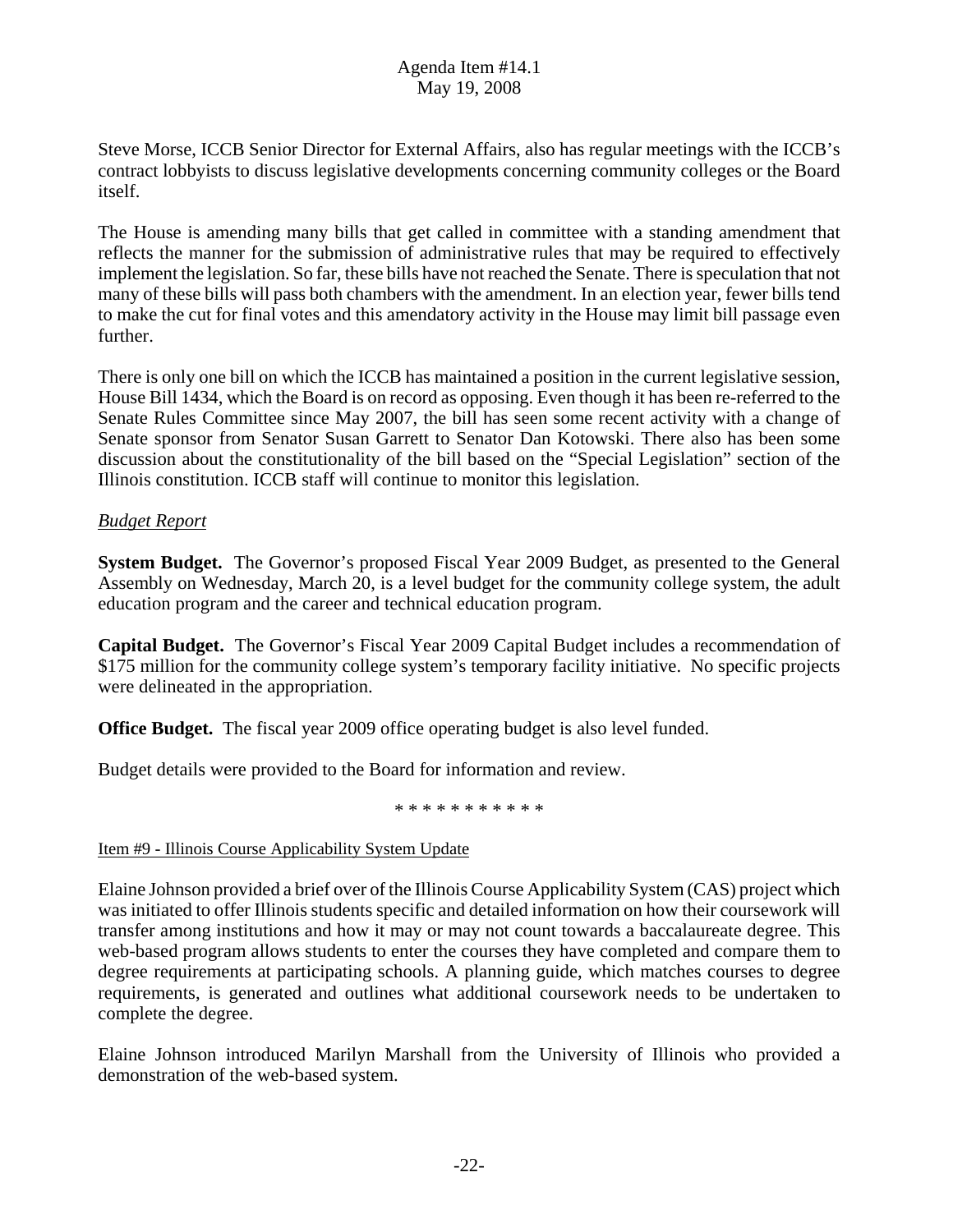## Item #10 - New Units of Instruction

Jake Rendleman made a motion, which was seconded by Tom Pulver, to approve the following item:

It is recommended that the following motion be adopted:

Illinois Community College Board hereby approves the following new units of instruction for the community colleges listed below:

## **PERMANENT PROGRAM APPROVAL**

#### College of DuPage

< Diagnostic Medical Imaging Sonography A.A.S. degree (88 semester credit hours)

College of Lake County

< Automotive Collision Repair A.A.S. degree (65 semester credit hours)

Moraine Valley Community College

Stationary Engineer A.A.S. degree (62 semester credit hours)

#### Morton College

< Therapeutic Massage A.A.S. degree (64 semester credit hours)

Highland Community College, Kishwaukee College, Rock Valley College

and Sauk Valley Community College (the Northern Illinois Online Initiative for Nursing)

< Hybrid Online A.A.S. in Nursing (71 semester credit hours)

#### Prairie State College

Music Production A.A.S. degree (60 semester credit hours)

## Richland Community College

- < Culinary Arts A.A.S. degree (65 semester credit hours)
- < Culinary Management Certificate (50 semester credit hours)

#### Spoon River College

< Associate of Arts in Teaching (A.A.T.) Early Childhood Education (64 semester credit hours)

# **TEMPORARY PROGRAM APPROVAL**

## Kennedy-King College

- < Painting and Decorating Technology A.A.S. degree (66 semester credit hours)
- Painting and Decorating Technology Certificate (50 semester credit hours)

## Moraine Valley Community College

< Addictions Studies A.A.S. degree (68 semester credit hours)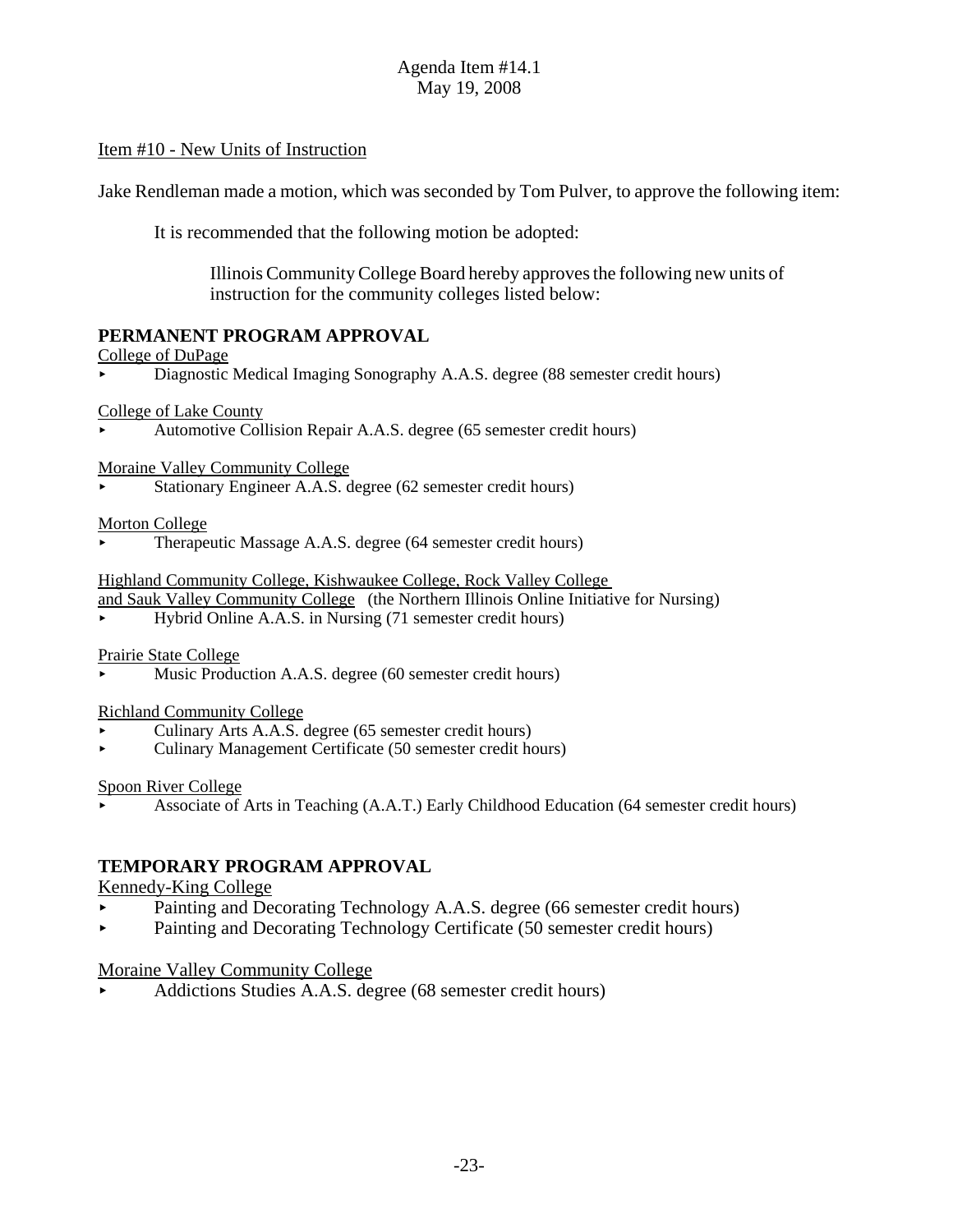Parkland College

< Construction: Electrical Telecommunications Installer/Technician Certificate (43 semester credit hours)

#### William Rainey Harper College

< Cosmetology Certificate (50 semester credit hours)

Wabash Valley College

< Gunsmithing A.A.S. degree (70 semester credit hours)

The motion was approved by unanimous voice vote. Student advisory vote: Yes.

## Item #11 - Illinois Community College Board Recognition of Community Colleges

Jake Rendleman made a motion, which was seconded by Suzanne Morris, to approve the following item:

The Illinois Community College Board hereby grants a status of "recognition continued" to the following districts:

Elgin Community College Sauk Valley Community College South Suburban College

The motion was approved by unanimous voice vote. Student advisory vote: Yes.

## Item #12 - Illinois Community College Latino Population: The Shifting Landscape

Dr. Karen Hunter Anderson provided an presentation on the Illinois Community College Latino Population. In Illinois, as well as all over the United States, the demographics of our population is shifting. Latinos are currently the nation's largest minority group. According to the Pew Research Center (2007), the Latino population will triple in size and will account for most of the nation's population growth from 2005 through 2050.

Our population estimates in Illinois and our enrollments in the Illinois Community College System reflect this demographic shift. An estimated 660,000 immigrants are currently residing in Illinois, and 2.33 million Illinois residents speak a language other than English in their homes. Latinos currently account for almost 17 percent of our community college credit enrollees. While the overall enrollment numbers remained relatively unchanged from fall 1990 to fall 2006, community college Latino enrollments grew over 77 percent in that same time period (Source: ICCB E1 data). In adult education courses in 2007, almost 60 percent were enrolled in English as a Second Language (ESL) courses.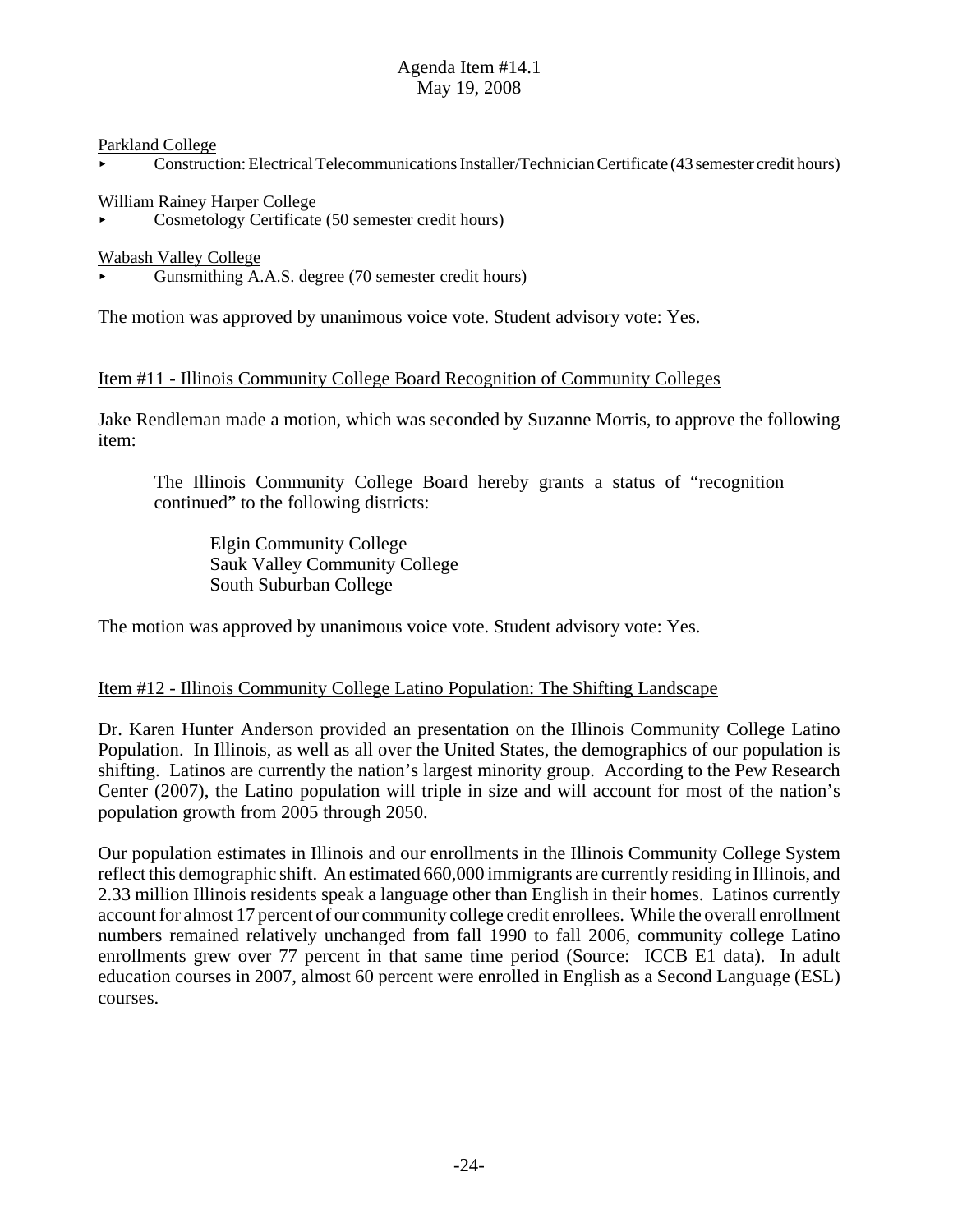Because of these changes in our student population, the colleges are faced with the task of eliminating barriers to success, providing more ESL training, and examining our delivery methods. As a means of facilitating these necessary operational and educational changes, the Illinois Community College Board is forming a Latino Advisory Committee to make recommendations on how to address these changes.

The Latino Advisory Committee will consist of statewide advocates on Latino educational issues, as well as members of our colleges and partner agencies. The Committee will provide recommendations on how the Illinois Community College System can better serve the expanding Latino population in the state.

## Item #13 - Consent Agenda

Suzanne Morris made a motion, which was seconded by Tom Pulver, to approve the following item:

#### Item #13.1 - Minutes of the January 28, 2008 Meeting

The Illinois Community College Board hereby approves the Board minutes of the January 28, 2008 meeting, as recorded.

The motion was approved by unanimous voice vote. Student advisory vote: Yes.

## Item #14 - Information Items

## Item #14.1 - Summary of Capital Projects Approved by the President/CEO During Calendar Year 2007

Documents were provided to the Board for their information and review.

#### Item #14.2 - Fiscal Year 2008 Financial Statements

Documents were provided to the Board for their information and review.

#### Item #15 - Other Business

#### Item # 15.1 - Special Closing Comments by Chairman Guy H. Alongi

Guy Alongi announced that special closing comments were not necessary at this time.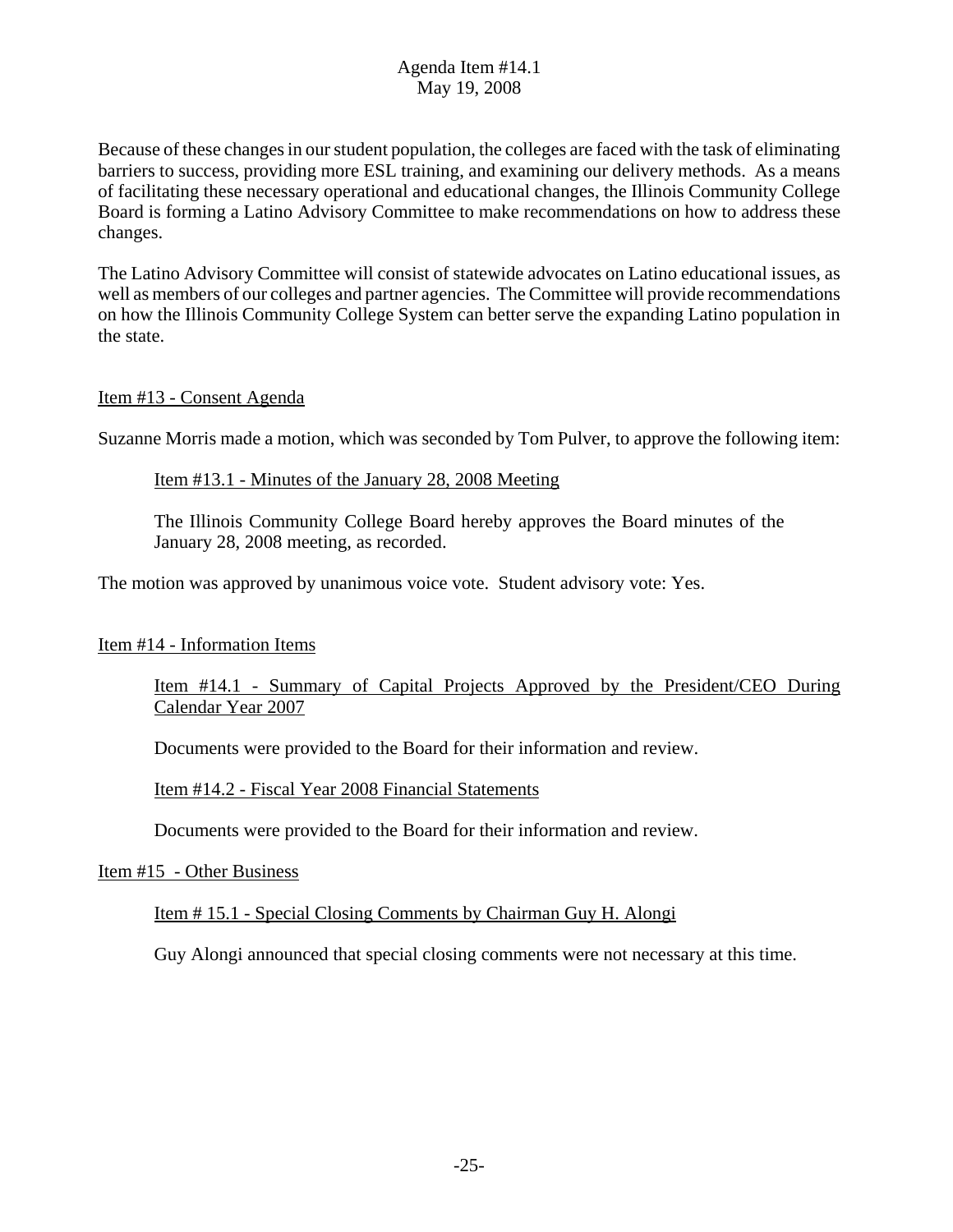# Item #16 - Adjournment

At 11:56 a.m., Jake Rendleman made a motion, which was seconded by John Donahue, to adjourn the meeting. The motion was approved by unanimous voice vote. Student advisory vote: Yes.

Guy H. Alongi<br>
Chairman Geoffrey S. Obrzut<br>
President/CEO President/CEO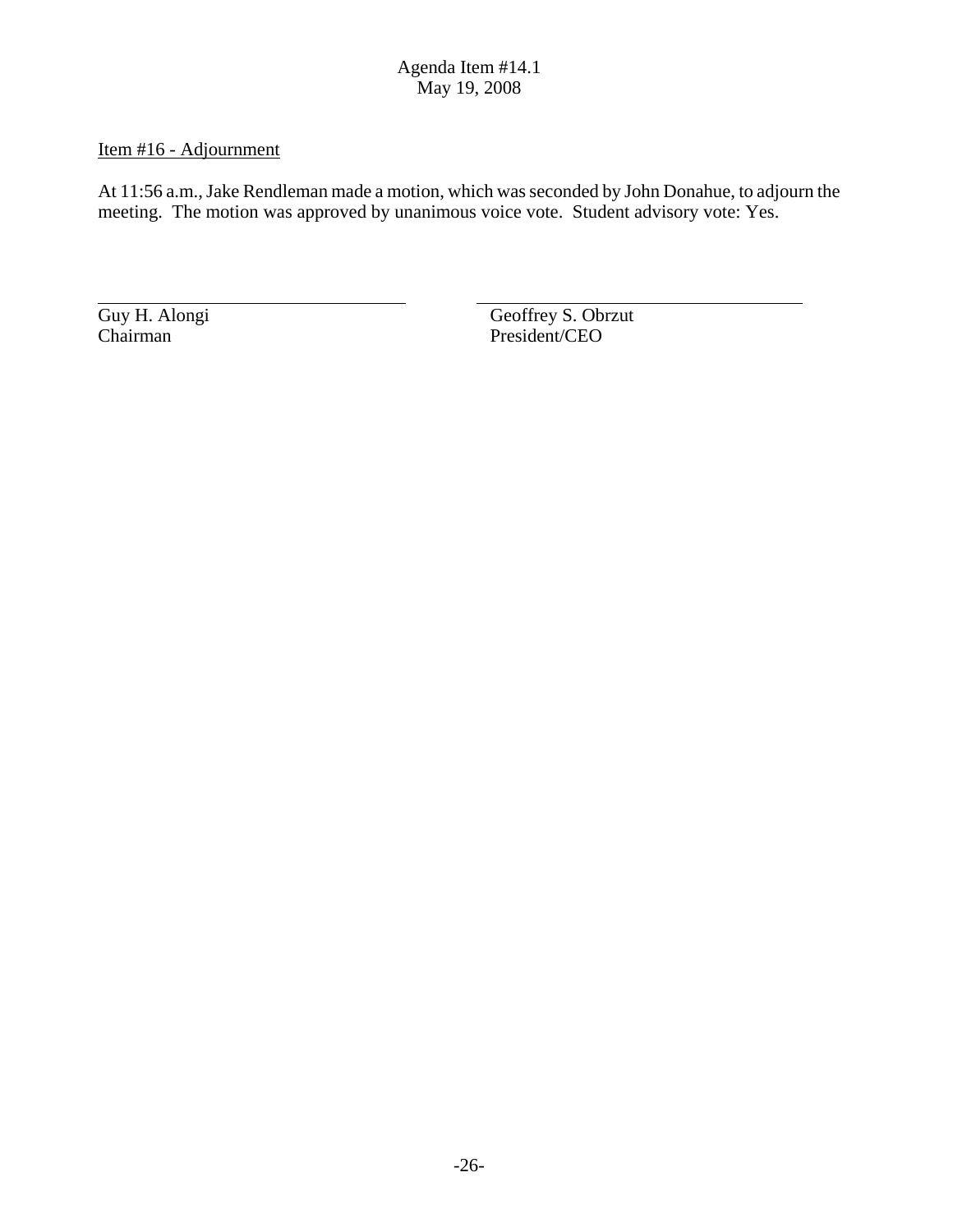Illinois Community College Board

## **AUTHORIZATION TO ENTER INTO INTERAGENCY CONTRACTS/AGREEMENTS**

Each fiscal year the ICCB enters into interagency contracts and agreements for the benefit of the community college system.

# **RECOMMENDED ACTION**

It is recommended that the following motion be adopted:

The Illinois Community College Board hereby authorizes its President/CEO, in concurrence with the ICCB Chair, to enter into interagency contracts/agreements, as needed for fiscal year 2009.

**BACKGROUND**. Each fiscal year, the ICCB enters into interagency contracts and grant agreements for the benefit of the community college system. Examples of annual contracts include Adult Education with the U. S Department of Education, Career and Tech Ed agreement with the Illinois State Board of Education, and Workforce Investment Act incentive grants with the Department of Commerce and Economic Opportunities.

Since several of the fiscal year 2009 grants and contracts are negotiated during June and early July, this authorization will allow the President/CEO to execute agreements with concurrence of the Board Chair, as they are finalized.